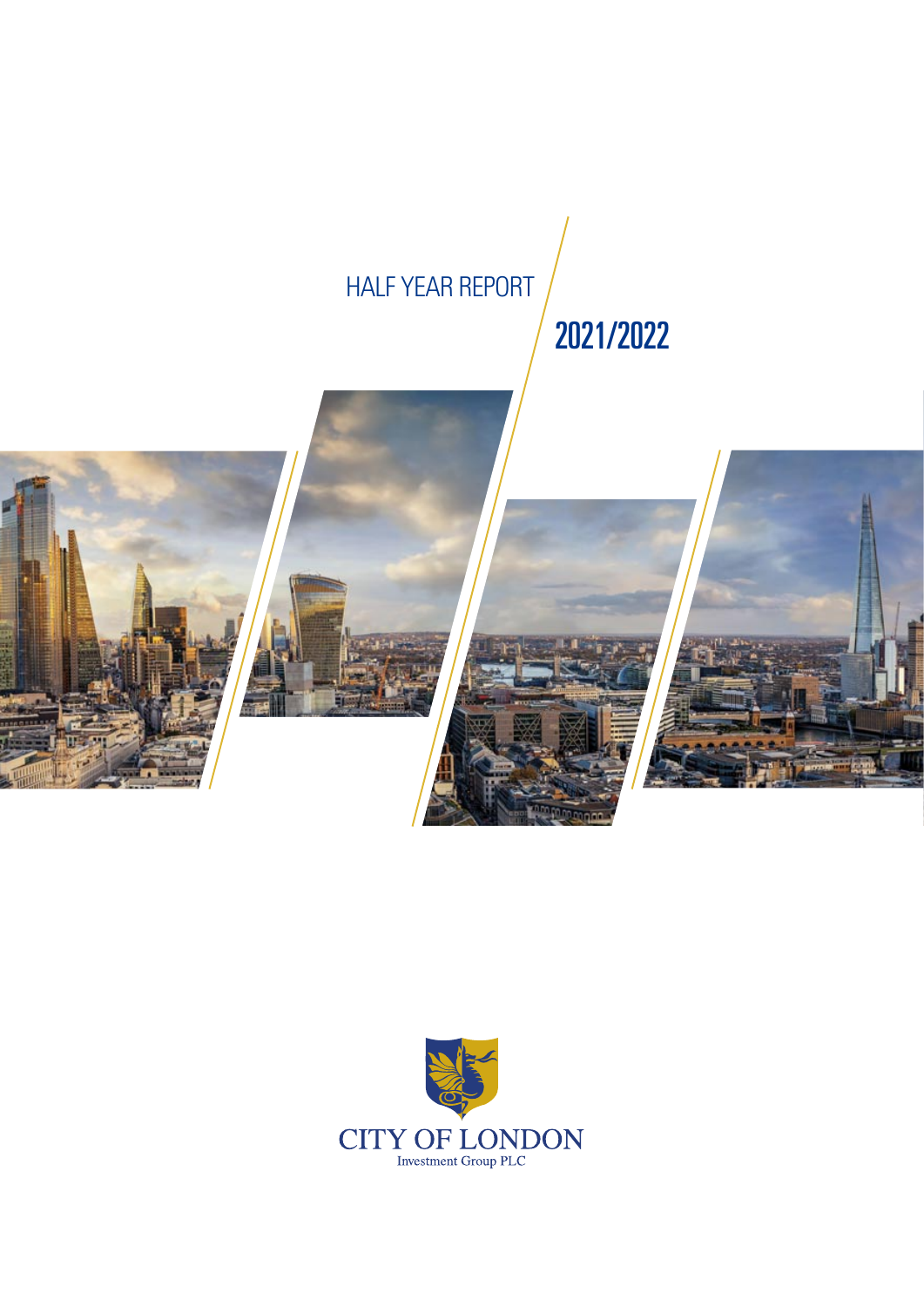



# Our Purpose

The Group exists for the mutual benefit of our three primary stakeholders: Clients, Employees and Shareholders

# **Corporate statement**

City of London Investment Group PLC (CLIG) is an established asset management group which has built its reputation by specialising in global closed-end fund investments, via City of London Investment Management Company Limited (CLIM), with an institutional client focus.

The Group has expanded its range by merging with Karpus Investment Management (KIM) to provide closed-end fund strategies to wealth management clients.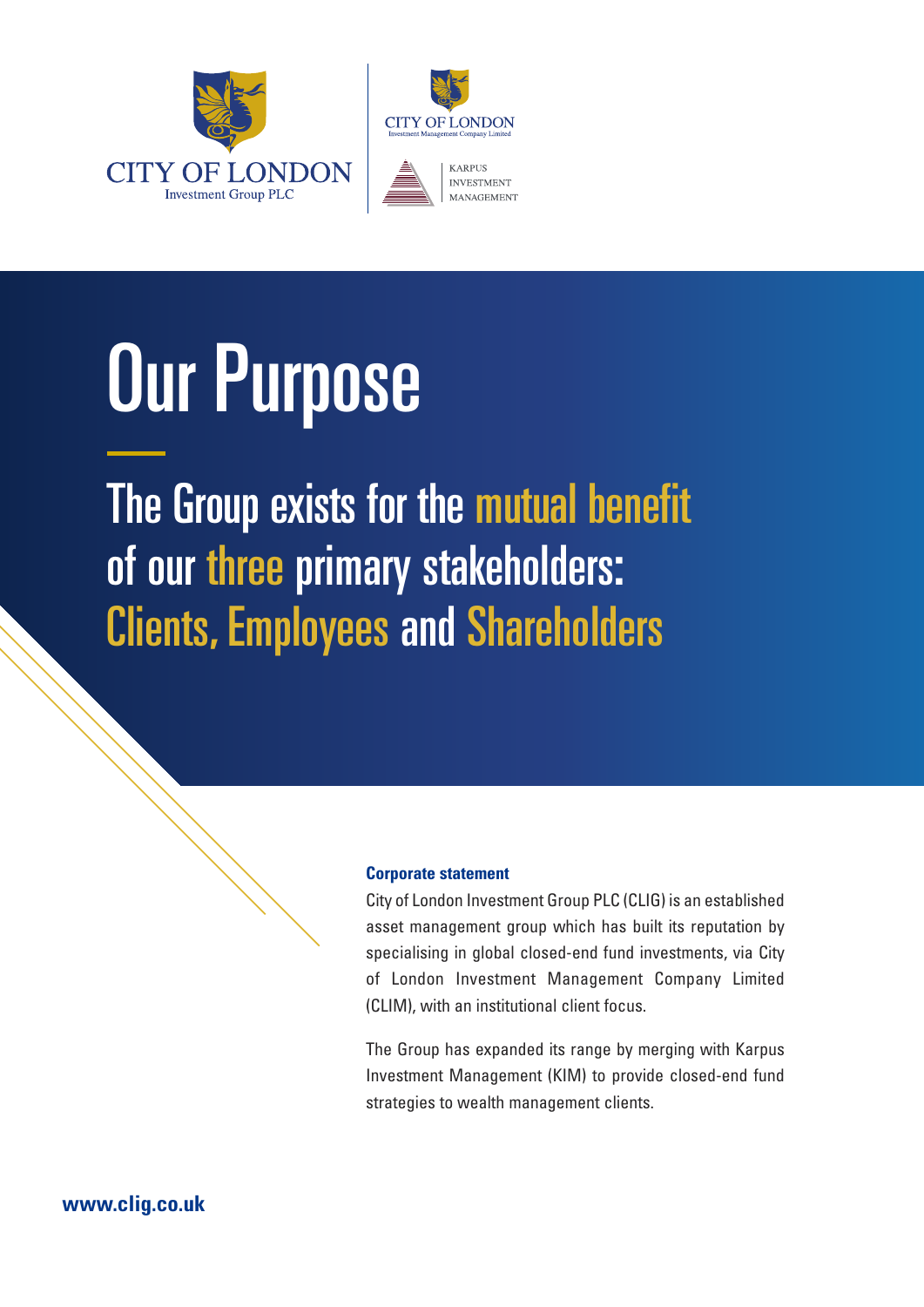# HALF YEAR SUMMARY CONTENTS

Funds under Management (FuM) of US\$11.1 billion (£8.2 billion) at 31st December 2021. This compares with US\$11.4 billion (£8.3 billion) at the beginning of this financial year on 1st July 2021 and US\$10.9 billion (£8.0 billion) at 31st December 2020.

FuM at 31st January 2022 of US\$10.8 billion (£8.0 billion)

Net fee income representing the Group's management fees on FuM was £29.8 million (31st December 2020: £22.6 million)

Underlying profit before tax\* was £15.5 million (31st December 2020: £11.2 million). Profit before tax was £13.6 million (31st December 2020: £8.8 million)

Maintained interim dividend of 11p per share (31st December 2020: 11p) payable on 25th March 2022 to shareholders on the register on 25th February 2022

Special dividend of 13.5p per share (31st December 2020: nil) payable on 25th March 2022 to shareholders on the register on 25th February 2022

\*This is an Alternative Performance Measure (APM). Please refer to page 10 for more details on APMs.



| 1  |
|----|
| 3  |
| հ  |
| 13 |
| 13 |
| 14 |
| 15 |
| 17 |
| 18 |
| 29 |
| 30 |
| 32 |
|    |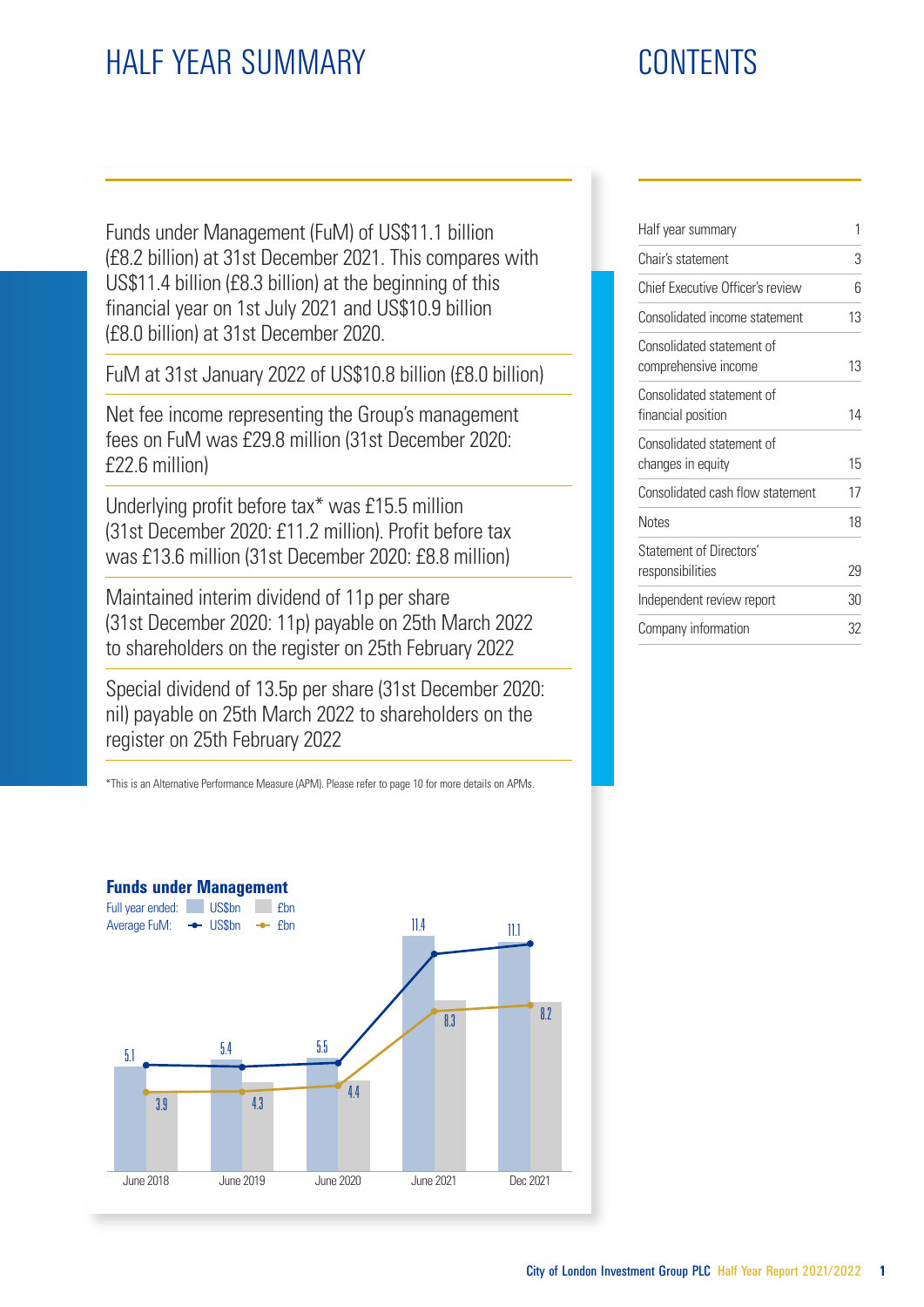# HALF YEAR SUMMARY **CONTINUED**

June 2018 June 2019 June 2020 June 2021 Dec 2021 June 2018 June 2019 June 2020 June 2021 Dec 2021 June 2018 June  $2010$ June 2020 June 2021 Dec 2021 June 2018 June 2019 June 2020 June 2021 Dec 2021 June 2018 June 2019 June 2020 June 2021 Dec 2021 June 2018 June 2019 June 2020 June 2021 Dec 2021 £29.8m 15.6 15.4 15.3 29.9 **62** 6.2 13.4 3.1 6.6  $\frac{1}{5.2}$  6.3 13.6 8.8 16.0 14.5 16.4 29.8  $22.6$ **Net fee income** £m £13.6m **Profit before tax fm** £15.5m 19.3 21.7 35.0 18.7 10.4  $\overline{20.2}$ 16.3 19.9 21.5 17.7 6.1 5.5 5.4 15.5 6.5  $\frac{1}{5.1}$  6.1 15.5  $11.2$ **Underlying profit before tax\*** £m 21.5p **Basic earnings per share pence** 24.5p 18.0 18.0 20.0  $22.0$ 9.0 9.0 13.5 13.5 10.0 11.0 11.0 18.9 16.2 18.8 24.3 20.0 16.1 19.4 23.8 24.5 **Underlying earnings per share\*** pence 24.5p **Dividends paid and proposed per share** pence 27.0 40.5 30.0 33.0 **Special Final Interim** 31.6 12.8 39.5 30.3 39.4 11.4 9.4 22.2  $79.9$   $31.7$ 52.5 12.6  $10.6$  11.5 26.7 38.9 32.3 38.2 48.1

*\* This is an Alternative Performance Measure (APM). Please refer page 10 for more details on APMs.*

First half year Second half year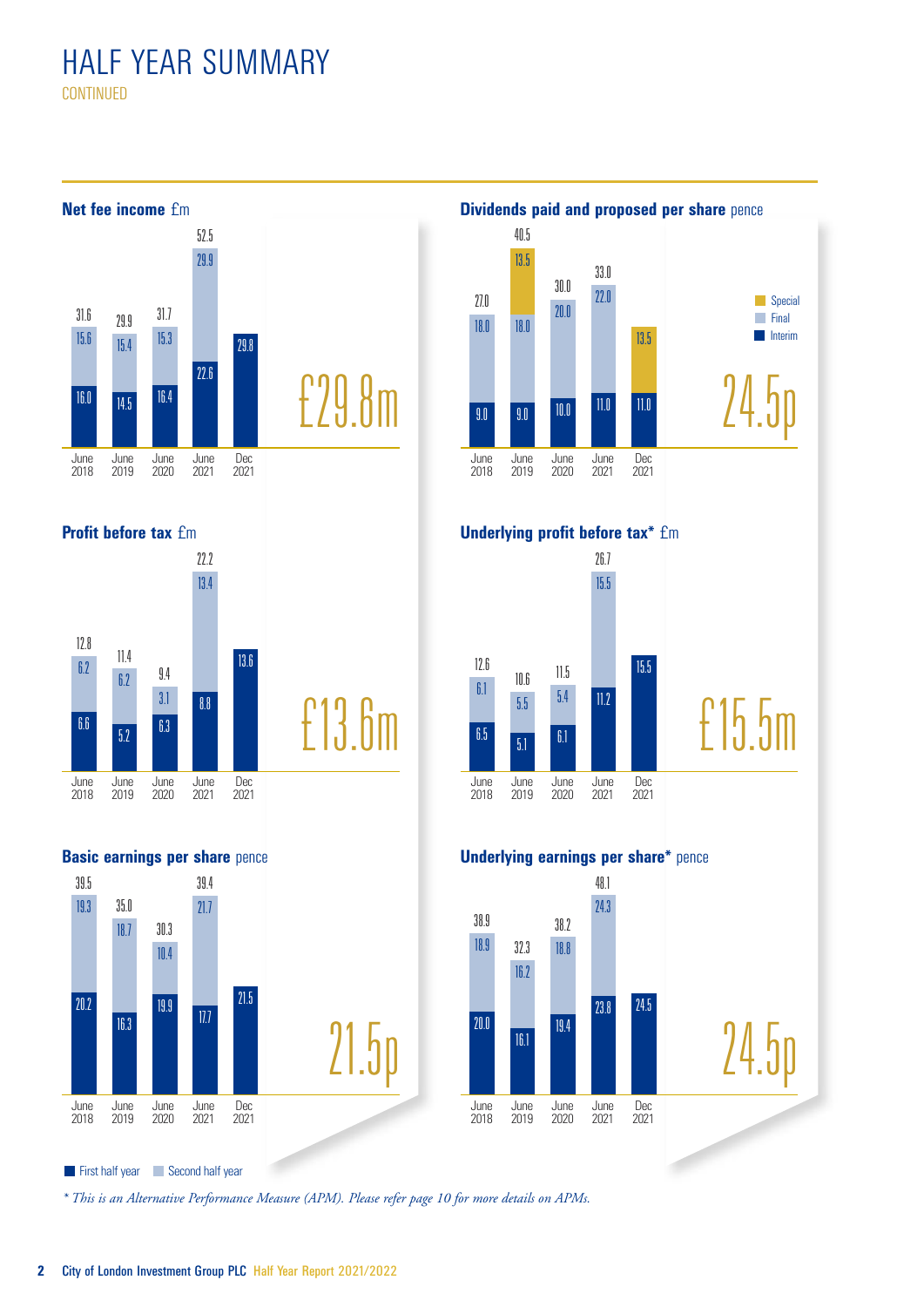# CHAIR'S STATEMENT



"It is now 15 months since the merger with KIM and we believe that the results during this period demonstrate the benefits of a more diversified revenue base in terms of both clients and market segments."

**Barry Aling** Chair

The familiar refrain that "it ain't over, till it's over" has often been used in connection with sporting contests but the events of recent months show that it has at least equal validity to global pandemics. Just as the world was recovering some level of normality in the autumn of 2021, courtesy of a global vaccination campaign that now totals 10.4 billion doses, the Omicron variant brought that progress to an abrupt but temporary halt in the closing weeks of the year. The good news for investors is that markets have become less "COVID-sensitive" with each wave recognising perhaps that, over time, vaccine-led herd immunity will outweigh any risk of a return to the extreme social disruption of the last two years.

While the ripple effects of the pandemic will continue to reverberate for some time, particularly in relation to supply chain bottlenecks, equity markets are increasingly directing their focus back to the more traditional issues of growth, inflation, monetary policy and geopolitics, each of which present potential challenges in 2022. Meanwhile, as CEO Tom Griffith explains in his report, both CLIG operating subsidiaries have continued to navigate the challenges posed by on/off remote working requirements with full functionality and, on behalf of your Board, I would like to extend our sincere thanks once again to our hard-working employees across all the offices.

# **Assets and performance**

Funds under Management (FuM) fell by 2.6% in the six months ended 31st December 2021 to US\$11.1 billion due to mixed conditions across the Group's products but were still 2% ahead of the comparable figure at the end of 2020. Although the more defensive, value-driven characteristics of closed-end funds (CEFs) provided positive attribution for the Emerging Markets (EM) strategy in the half year, the 23% fall in Chinese equities, which accounts for around one-third of the index, proved a major drag on both the benchmark and FuM, with an 11% fall over the period to US\$4.8 billion. Despite lacklustre markets in the International strategy, this product has continued to attract impressive inflows. The strategy FuM stands at US\$2.1 billion, a 14.2% increase in FuM as compared to 30th June 2021 and a 26.3% increase in FuM as compared to 31st December 2020. While the aggregate FuM numbers at CLIM were little changed over the half-year period at US\$7.2 billion, each of the major strategies recorded robust outperformance against their respective benchmarks. Looking forward, the combination of this strong relative performance and an ability to recommence face-to-face meetings with clients and consultants are anticipated to translate into further inflows in the coming months.

KIM's FuM grew by c.1% to US\$3.9 billion as compared to 30th June 2021 despite the normal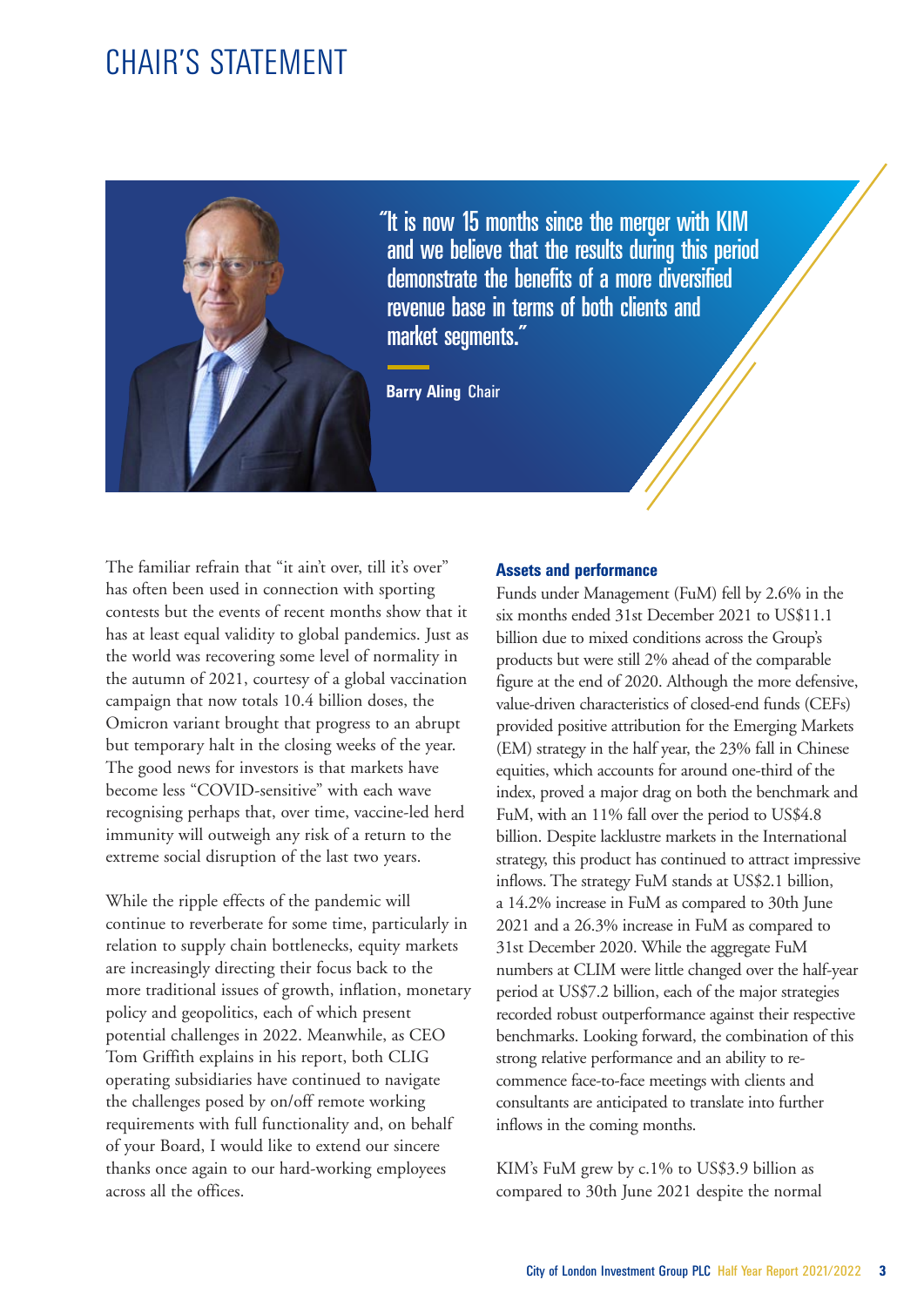# CHAIR'S STATEMENT **CONTINUED**

seasonal withdrawals that arise in the final weeks of the calendar year. In comparison with 31st December 2020, however, FuM was 7% higher, thanks mainly to very strong relative performance, particularly in the dominant fixed income space. The issuance of approximately 250 Special Purpose Acquisition Companies (SPACs), represents an addition of US\$54 billion to KIM's investable universe. SPACs can offer a fixed income return profile with lower risk, and potential for upside. Pre-merger SPAC investments were an important contributor to returns for KIM in the first half of the financial year. With c.60% of KIM's assets invested in fixed income securities, it is very encouraging to note that they have been able to show strong performance through a period of rising inflation and interest rate expectations and this bodes well for both client retention and new business potential in the coming year.

## **Results**

For CLIG, the six months ended December 2021 showed solid progress and it was pleasing to see the positive impact of the merger with KIM in terms of both profits and earnings per share (EPS). Profit before tax for the six months to 31st December 2021 was £13.6 million (31st December 2020: £8.8 million). Following previous practice, I will comment on our results by reference to an Alternative Performance Measure (APM)\* of "Underlying" profits and EPS, which exclude exceptional or non-recurring items, as we believe that these provide shareholders with a more accurate measure of the Group's financial performance.

Underlying profit before tax of £15.5 million was 38.4% up on the equivalent period of 2020, but this figure translates to a 7.8% gain when adjusted for the limited three-month contribution from KIM in the previous period. KIM's underlying profit before tax of £6.9 million was marginally ahead of the previous period on a comparable basis, having absorbed increased costs associated with upgrades to KIM's operating infrastructure. The 11% increase in

CLIM's contribution to £8.6 million owes much to the buoyancy of global equity markets in the early months of 2021, which partially reversed in the EM space in the second half of calendar year 2021. The combination of a 10% fall in the MXEF EM index coupled with a 3% rise in the average rate for sterling (vs. US\$) in the six months to 31st December 2021 pared growth somewhat but, pleasingly, the blended net fee margin across both operating subsidiaries remained steady at an average rate of 74 bps. Diluted EPS for the first half of the financial year was 21.2p per share on a statutory basis, while underlying EPS rose 3% to 24.1p (2020: 23.4p) on a fully diluted basis.

# **Dividends**

Inflationary pressures and a near-term tapering of quantitative easing signal a clear tightening bias from Central Banks and, mindful that economic activity remains "COVID-constrained" in many countries, the outlook for global equities is far from assured in 2022. Against this uncertain background, your Board has declared an unchanged interim dividend of 11p per share, a level which leaves a small degree of "headroom" within the stated dividend cover policy of 1.2/1 over a rolling five-year period. At the same time, the Board is conscious that any accumulation of capital over and above that which is needed for capital investment, regulatory requirements and a prudential cash buffer should be returned to shareholders. Accordingly, the Board has also declared a special dividend of 13.5p per share, making this the second such special distribution in the last three years. Both dividends will be paid on 25th March 2022 to those shareholders registered at the close of business on 25th February 2022.

## **The Board**

There were no changes to the Board's membership during the half-year period. However, as acknowledged in our 2021 Annual Report & Accounts, compliance with the UK Corporate

*\* This is an Alternative Performance Measure (APM). Please refer page 10 for more details on APMs.*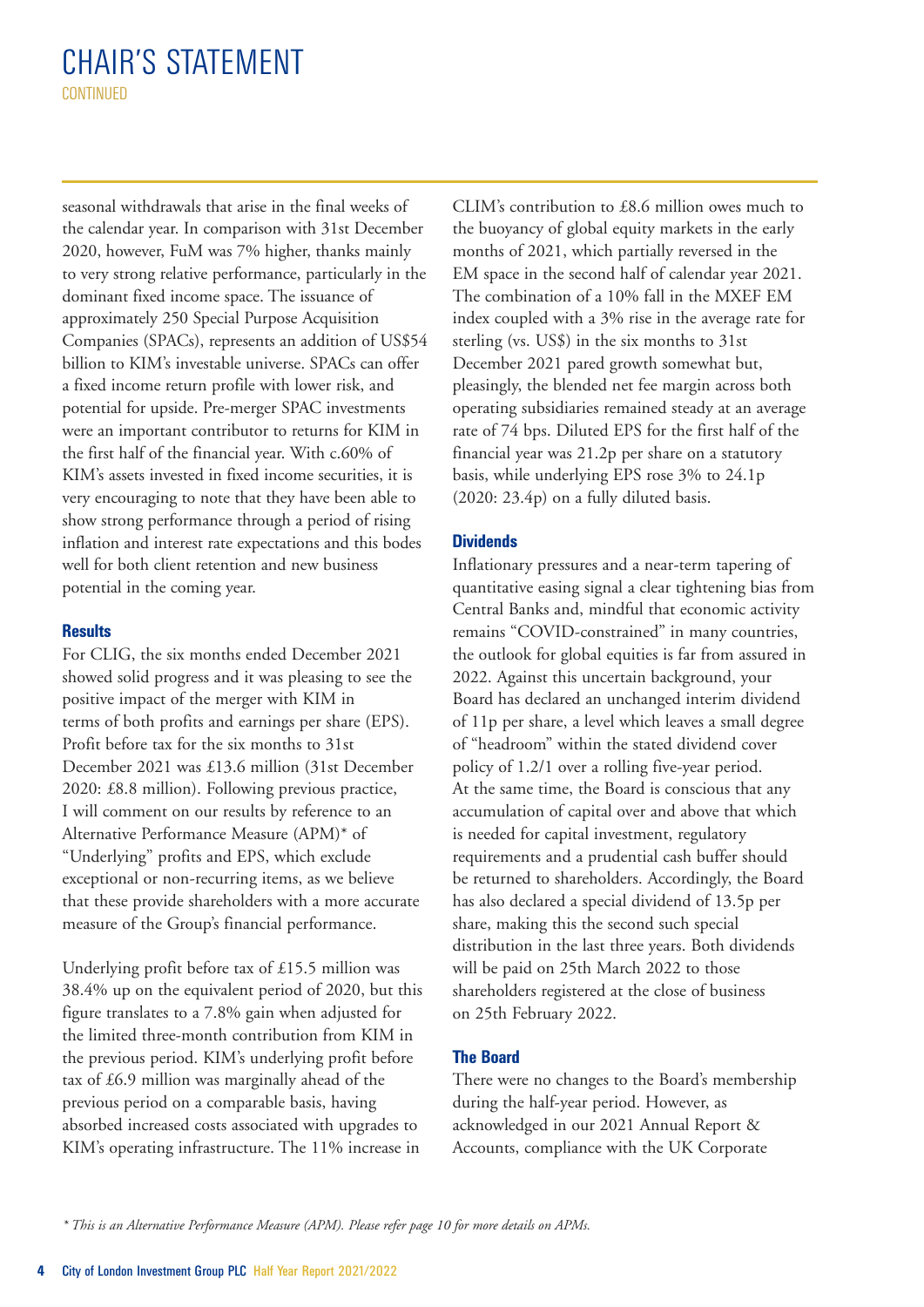Governance Code in respect of independence, together with upcoming rules concerning diversity and inclusion, will necessitate significant changes to the Board's composition going forward. Following a thorough review of these issues, later this year we will present shareholders with a road map towards compliance, recognising the need to reconcile an appropriate level of continuity with adherence to our governance obligations as a UK-listed entity.

# **ESG**

The proposed changes to the Board composition, referred to above, form only part of CLIG's commitment to address ESG challenges both within the business and in the wider communities in which we operate. While many of the criteria being codified to measure ESG performance have been a natural part of our culture over many years, it is important for us to record our "ESG modus operandi" in a more formal way in order to apprise shareholders of our ongoing commitment to good governance. To that end, our website has been updated with an Anti-Slavery statement and regular engagement meetings between employees and independent Directors have been established on a rotational basis. Increased emphasis on employee training and initiatives to prioritise diversity and inclusion through each layer of the business also form part of this process. CLIG is firmly committed to the goal of high attainment in the ESG sphere.

## **Outlook**

As mentioned earlier, global markets will be confronted this year with progressive reductions in monetary stimulus as pandemic support measures are gradually withdrawn and this is likely to create headwinds for both equity and debt markets. Indeed, benchmarks such as the tech-heavy NASDAQ, which rose by c.130% in the 20 months to November 2021, have appeared more vulnerable to a correction recently with an 9% fall over the last two months. While international equity markets may be less vulnerable to these tech valuation bubbles,

the tapering of monetary support, ongoing supply disruptions and geopolitical tensions each have the capacity to destabilise markets in the months ahead and point to the need for a cautious stance. Within the EM space, China will continue to exert a strong influence and the recent tightening of the regulatory environment, coupled with large-scale mobility restrictions arising from China's zero-tolerance COVID policy will constrain both the pace and timing of an economic recovery.

It is now 15 months since the merger with KIM and we believe that the results during this period demonstrate the benefits of a more diversified revenue base in terms of both clients and market segments. Thus, despite the clear challenges ahead, we remain optimistic that the value-driven characteristics of CEFs, supported by a macroeconomic research focus, will continue to offer enhanced relative performance for our clients and shareholders over the longer term.

**Barry Aling** Chair 17th February 202**2**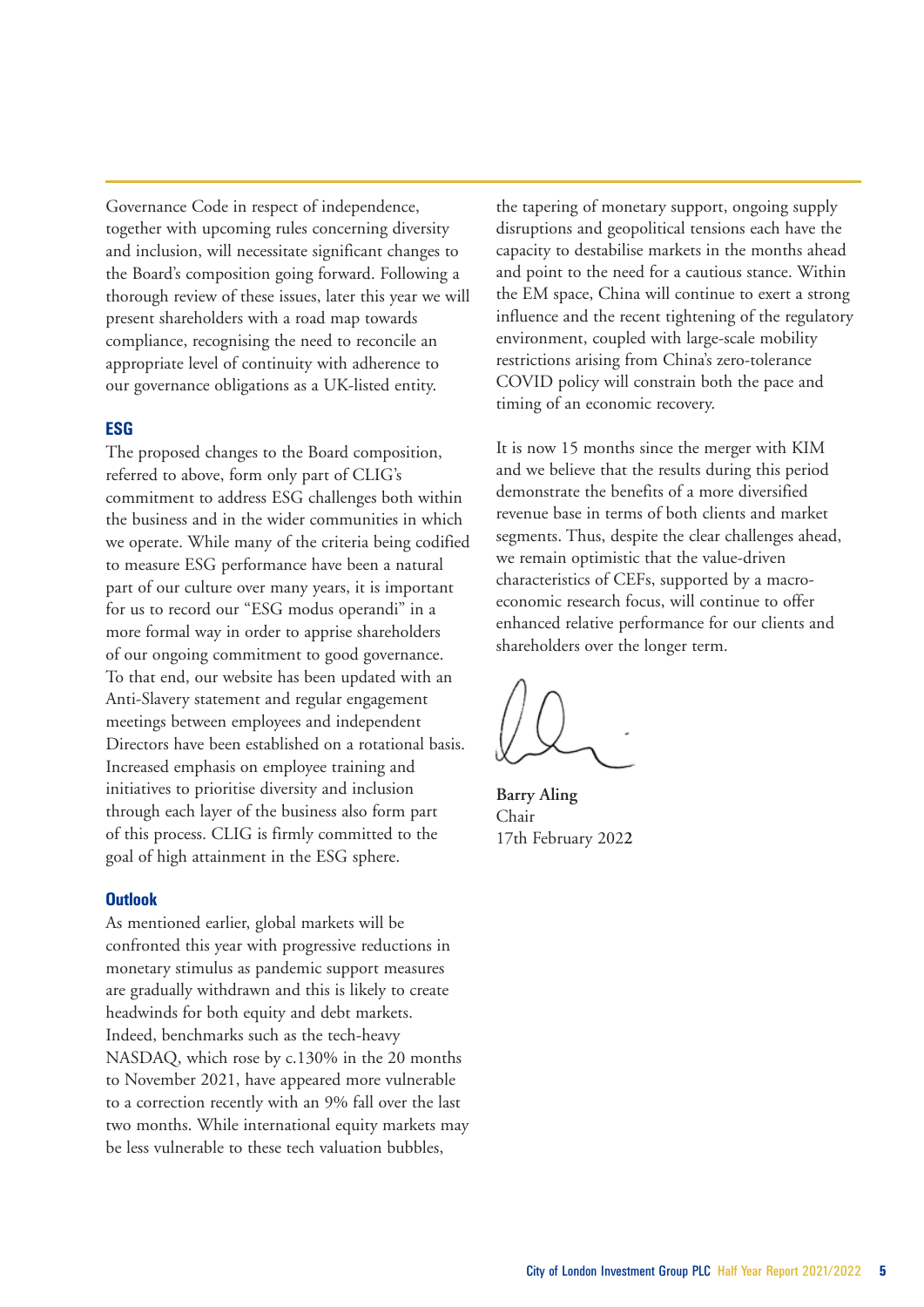# CHIEF EXECUTIVE OFFICER'S REVIEW



"Our continued strong cash position, while allowing for the payment of a special dividend, maintains a margin of safety for the Group in the face of any sustained downturn in markets and FuM."

**Tom Griffith** Chief Executive Officer

# **Diversification**

Diversification has been a long-standing theme in our reports over many years in recognition of the need to expand our product offerings, opportunities for employees and our revenue stream. Whilst our unique focus on closed-end funds (CEFs) has enabled us to deliver relative outperformance against a relevant benchmark to our clients over multiple investment cycles, capacity limitations in the CEF universe of available securities have constrained growth.

Our approach to this constraint for CLIM has been to apply our team's expertise in CEFs to additional market segments. Sustained CLIM diversification has reached a major milestone over the period with CLIM's International Equity strategy (INTL) surpassing US\$2 billion in Funds under Management (FuM) representing 30% of CLIM FuM as of 31st December 2021. As many of our shareholders will recognise, this "overnight success" has taken over a decade to achieve and was only possible as a result of the relentless efforts of the INTL team. Reaching this milestone is a reflection of the hard work by many of our colleagues along with the patience of shareholders.

Further, and as a result of top quartile relative performance of the INTL strategy, clients and consultants have shown interest in a Global product, to offer exposure to US and non-US equities. In December 2021, a new product managed by the

INTL team was seeded with US\$2.5 million, which we expect will attract client assets over the next two years.

We refer to the second part of our diversification efforts as CLIG diversification. As indicated in our most recent annual report, the evolution of your company featured the merger with Karpus Investment Management (KIM) in the prior financial year which progressed our diversification efforts.

We have expanded our reporting in the below table from previous reporting periods to include both the percentage of FuM for CLIM & KIM strategies along with the percentage of FuM for CLIG. This further breakdown of reporting provides shareholders with an additional data point to follow our diversification efforts, inclusive of the relative growth of the CLIM INTL strategy mentioned previously, over the past five years.

## **FuM flows**

Although CLIM's net client flows remain negative for the financial year to date to 31st December 2021 at (US\$58.7 million) we have seen this recent trend over the past several quarters begin to reverse. Quarterly inflows increased to US\$311 million in the second quarter of the financial year relative to US\$123.8 million in the first quarter of the financial year, while outflows reduced to (US\$198.5 million) from (US\$295 million) respectively.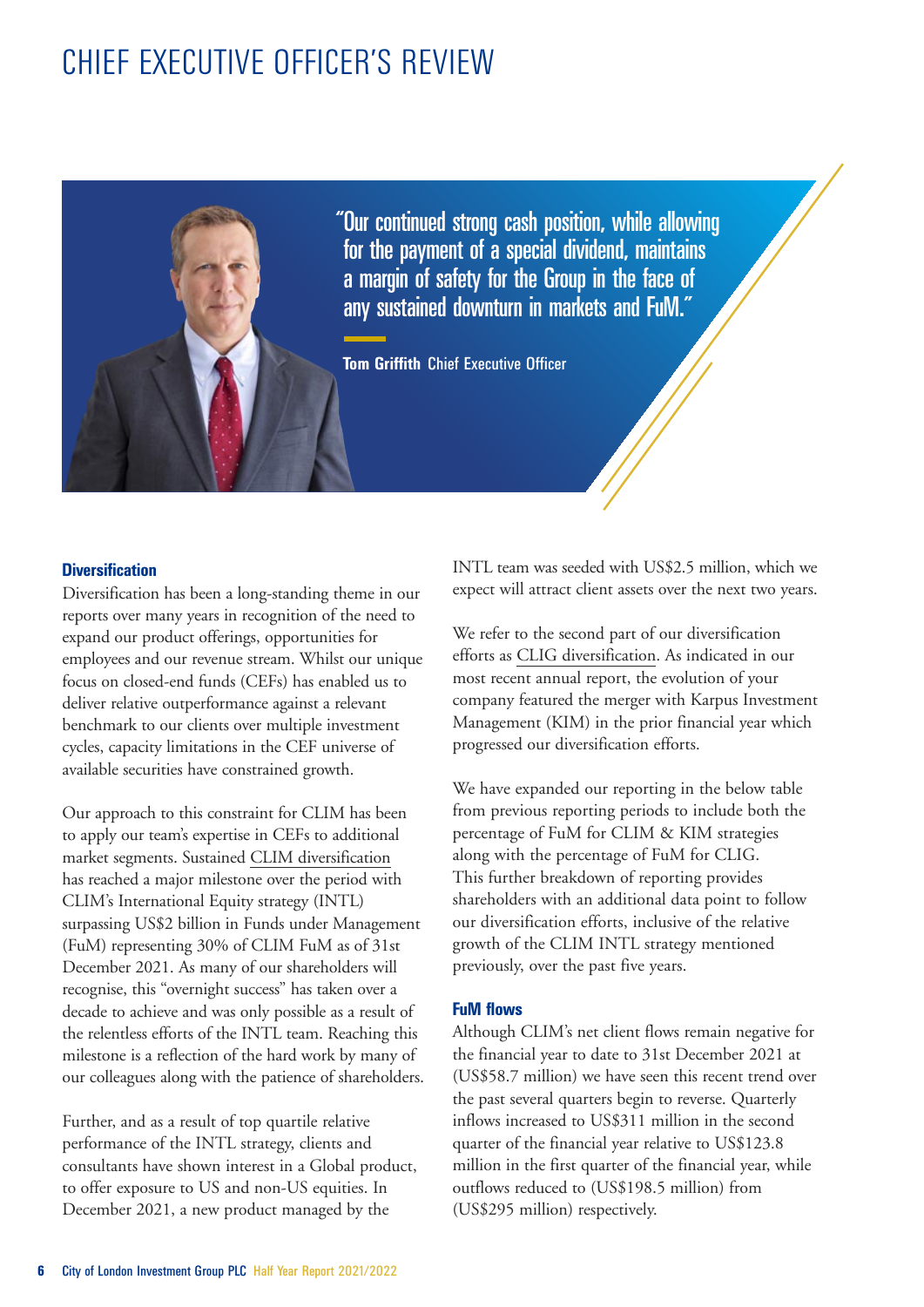| <b>CLIG - FuM by line of business (US\$m)</b> |              |                     |       |                     |       |                     |              |                    |                    |             |                    |                    |
|-----------------------------------------------|--------------|---------------------|-------|---------------------|-------|---------------------|--------------|--------------------|--------------------|-------------|--------------------|--------------------|
|                                               |              | 30 June 2018        |       | 30 June 2019        |       | 30 June 2020        |              | 30 June 2021       |                    | 31 Dec 2021 |                    |                    |
| <b>CLIM</b>                                   | <b>US\$m</b> | % of CLIM<br>total* | US\$m | % of CLIM<br>total* | US\$m | % of CLIM<br>total* | US\$m        | % of CLIM<br>total | % of CLIG<br>total | US\$m       | % of CLIM<br>total | % of CLIG<br>total |
| <b>Emerging Markets</b>                       | 4,207        | 83%                 | 4,221 | 78%                 | 3,828 | 69%                 | 5,393        | 72%                | 47%                | 4.800       | 67%                | 43%                |
| International                                 | 480          | 9%                  | 729   | 14%                 | 1,244 | 23%                 | 1.880        | 25%                | 17%                | 2,147       | 30%                | 19%                |
| Opportunistic Value                           | 174          | 3%                  | 233   | 4%                  | 256   | 5%                  | 231          | 3%                 | 2%                 | 232         | 3%                 | 2%                 |
| Frontier                                      | 245          | 5%                  | 206   | 4%                  | 175   | 3%                  | 13           | $0\%$              | $0\%$              | 10          | $0\%$              | 0%                 |
| Other/REIT                                    | 1            | $0\%$               | 7     | $0\%$               | 9     | 0%                  | 13           | $0\%$              | $0\%$              | 12          | $0\%$              | $0\%$              |
| <b>CLIM</b> total                             | 5,107        | 100%                | 5,396 | 100%                | 5,512 | 100%                | 7,530        | 100%               | 66%                | 7,201       | 100%               | 64%                |
|                                               |              | 30 June 2018        |       | 30 June 2019        |       | 30 June 2020        | 30 June 2021 |                    |                    | 31 Dec 2021 |                    |                    |
| <b>KIM</b>                                    | <b>US\$m</b> | % of KIM<br>total*  | US\$m | % of KIM<br>total*  | US\$m | % of KIM<br>total*  | US\$m        | % of KIM<br>total  | % of CLIG<br>total | US\$m       | % of KIM<br>total  | % of CLIG<br>total |
| Retail                                        | 2.098        | 67%                 | 2,291 | 67%                 | 2,401 | 69%                 | 2.804        | 72%                | 24%                | 2,830       | 72%                | 26%                |
| Institutional                                 | 1.019        | 33%                 | 1.105 | 33%                 | 1.087 | 31%                 | 1,115        | 28%                | 10%                | 1,119       | 28%                | 10%                |
| <b>KIM</b> total                              | 3,117        | 100%                | 3,396 | 100%                | 3,488 | 100%                | 3,919        | 100%               | 34%                | 3,949       | 100%               | 36%                |
| <b>CLIG</b> total<br>100%<br>11,150<br>11,449 |              |                     |       |                     |       |                     |              |                    | 100%               |             |                    |                    |
| * Denotes pre-merger percentages.             |              |                     |       |                     |       |                     |              |                    |                    |             |                    |                    |

| Net investment flows (US\$000's) |               |                            |               |                |                            |  |  |  |  |  |  |
|----------------------------------|---------------|----------------------------|---------------|----------------|----------------------------|--|--|--|--|--|--|
| <b>CLIM</b>                      | FYE June 2018 | FY 2022.<br>as of Dec 2021 |               |                |                            |  |  |  |  |  |  |
| <b>Emerging Markets</b>          | (215,083)     | (183, 521)                 | (279, 459)    | (275, 493)     | (279, 104)                 |  |  |  |  |  |  |
| International                    | 279.394       | 252,883                    | 551,102       | (14, 145)      | 231.705                    |  |  |  |  |  |  |
| Opportunistic Value              | 54.251        | 48.236                     | 45.914        | (102, 663)     | (6,700)                    |  |  |  |  |  |  |
| Frontier                         | 67,000        | (21, 336)                  | 16.178        | (168, 843)     | (4,575)                    |  |  |  |  |  |  |
| <b>REIT</b>                      |               | 6.000                      | 4.600         |                |                            |  |  |  |  |  |  |
| <b>CLIM</b> total                | 185,562       | 102,262<br>338,335         |               | (561, 144)     | (58, 674)                  |  |  |  |  |  |  |
|                                  |               |                            |               |                |                            |  |  |  |  |  |  |
| <b>KIM</b>                       | FYE June 2018 | FYE June 2019              | FYE June 2020 | FYE June 2021* | FY 2022.<br>as of Dec 2021 |  |  |  |  |  |  |
| Retail                           | 46.550        | 33,701                     | 26,323        | (104, 222)     | (34, 452)                  |  |  |  |  |  |  |
| Institutional                    | (107, 410)    | 9.050                      | (67,087)      | (130, 911)     | (19,033)                   |  |  |  |  |  |  |
| <b>KIM</b> total                 | (60, 860)     | 42,751                     | (40, 764)     | (235, 133)     | (53, 485)                  |  |  |  |  |  |  |
|                                  |               |                            |               |                |                            |  |  |  |  |  |  |

\* Includes net investment flows for Retail (24,407) and Institutional (20,264) pertaining to period before 1st October 2020 (pre-merger).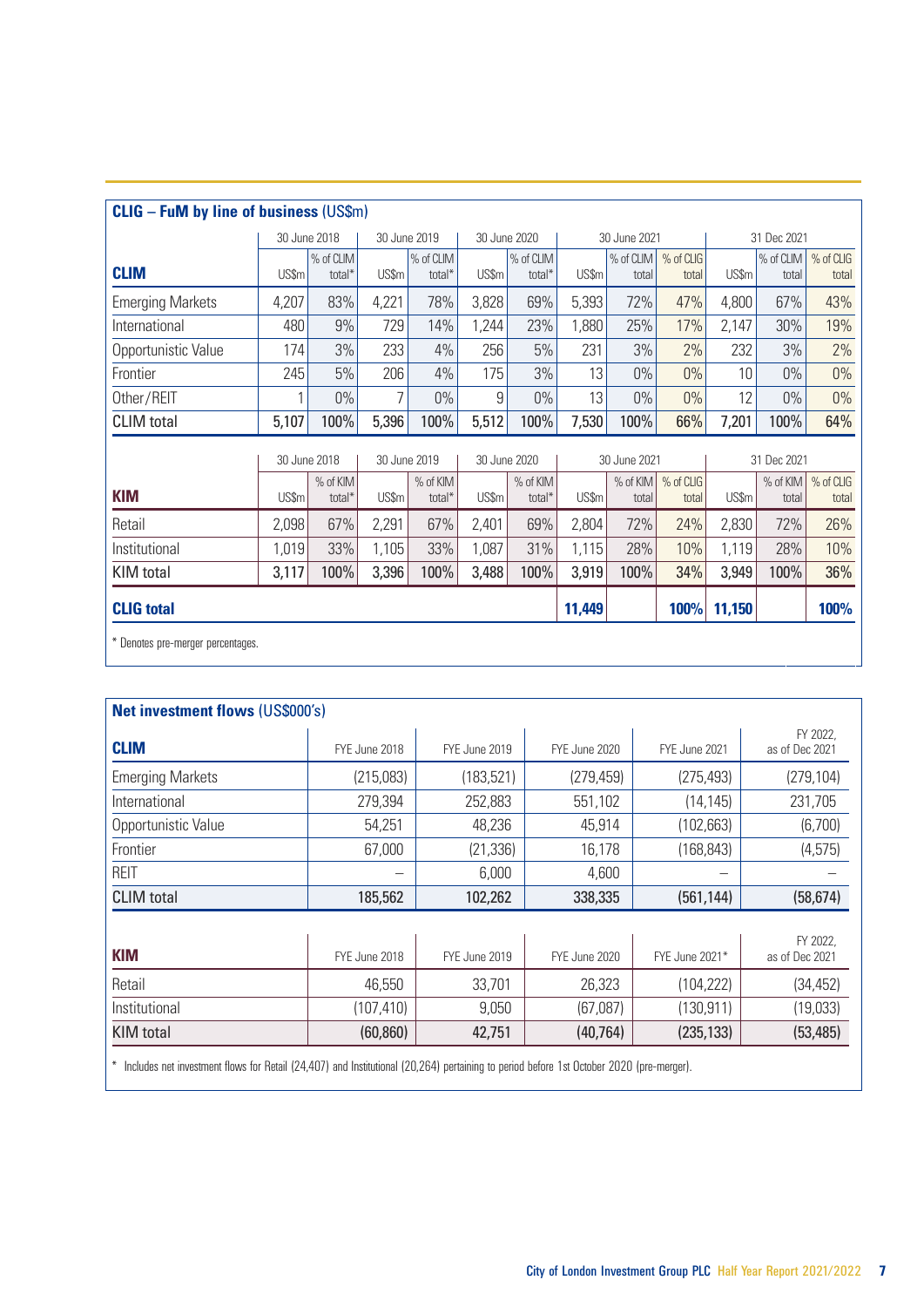# CHIEF EXECUTIVE OFFICER'S REVIEW **CONTINUED**

The above shift resulted from increased CLIM marketing efforts in calendar year 2021 that began to turn the tide of flows positive in the second quarter of this financial year with US\$112.5 million of net inflows. Re-opening our INTL strategy to new investors contributed significantly to net inflows after being closed to new investors for the year to December 2020 following a period of strong growth. Currently, we are projecting this positive trend of net inflows to continue through the remainder of the financial year.

A handful of CLIM clients in the past six months transferred their account balance from the Emerging Market (EM) strategy to the INTL strategy, illustrating another positive effect of CLIM diversification. Whilst the EM equity asset class may be out of favour, client assets remained at CLIM. Year-end tax planning led to outflows from the KIM strategies.

Both CLIM and KIM remain constrained by clients and prospects limiting their access via in-person marketing; we believe in-person marketing and client discussions are a strength of both operating subsidiaries, as investment management remains a relationship-driven business. With this said, we are prepared moving forward with the ability to provide in-person or virtual meetings with clients, consultants and prospective clients depending on their preference.

Relative investment performance at both CLIM and KIM was strong during the six months ending 31st December 2021 and for calendar year 2021. All strategies with impactful FuM at both CLIM and KIM outperformed their respective benchmarks in calendar year 2021. These strong returns should buoy marketing efforts in 2022. On the downside, the underperformance of EM equities over the past six months compared to other asset classes did weigh on the ability for CLIM's FuM to grow during what otherwise was a strong equity rally, in particular in US equities.

## **Business integration**

While the investment personnel at each subsidiary remain separate and distinct, there is ongoing integration of non-investment management resources to allow for both subsidiaries to benefit from the experience and expertise of colleagues. Both CLIM and KIM have strong brands and reputations in the United States, and operational teams who support the investment personnel are being leveraged to work together.

Information Technology (IT) infrastructure integration is ongoing, linking the two networks together and allowing for failover and other synergies to exist. We expect this infrastructure integration to be complete by financial year end at the latest. Additionally, when acting on behalf of the larger, combined entity, there are economies of scale available with IT vendors and contracts for services required by both operating subsidiaries.

# **CLIM Dubai office**

CLIM's Dubai office opened in 2007 to allow CLIM to research investment opportunities in the region as well as to increase the Group's visibility in the area. As a number of frontier (pre-emerging) markets were in the region, the office was staffed by two employees to conduct research on the underlying portfolio investments and was critical to the initial development and marketing of the CLIM Frontier strategy. At that time, the weight of the Middle Eastern markets was approximately 12% and 70% of the EM and Frontier equity indices respectively, but are now in the single digits. As a result of the shift in markets that make up the frontier indices from the Middle East and Africa to Asia, we are letting the Dubai office lease expire in March 2022. One employee from the Dubai office has already transferred to CLIM's office in Pennsylvania, while the remaining employee will end his tenure with CLIM in March after taking the necessary steps with regulators, local authorities and vendors to close the office.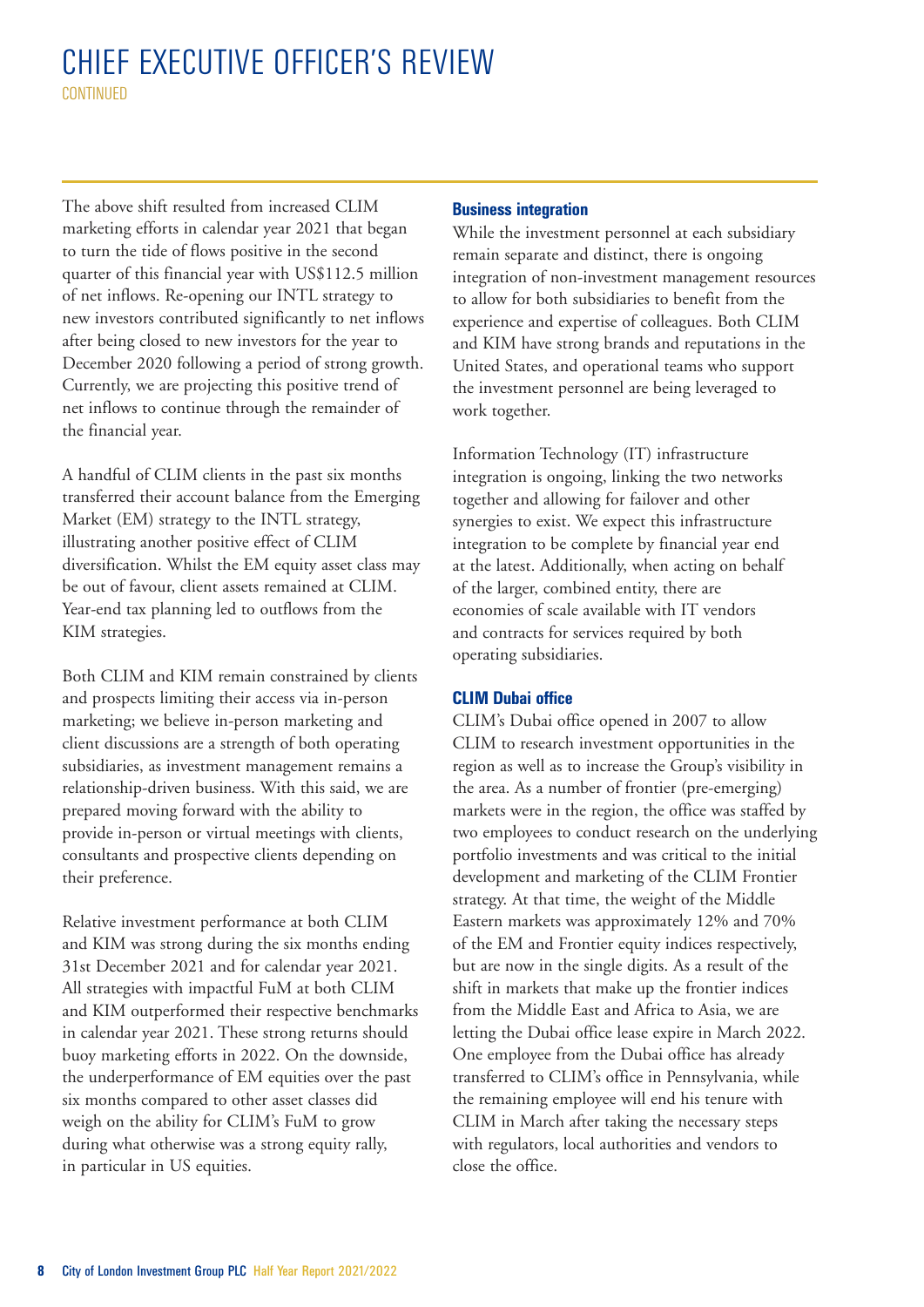#### **Financial results**

Group FuM as at 31st December 2021 was US\$11.1 billion (£8.2 billion). Net fee income currently accrues at a weighted average rate of approximately 74 basis points of FuM. The Group's net fee income for the six months ended 31st December 2021 was £29.8 million, with £10.9 million coming from KIM (31st December 2020: £22.6 million, with £5.1 million coming from KIM for the three months ended 31st December 2020).

Profit before tax for the six months ended 31st December 2021 increased to £13.6 million (31st December 2020: £8.8 million). EPS increased by 21% to 21.5p per share for the six months ended 31st December 2021 from 17.7p per share for the six months ended 31st December 2020.

#### **Currency exposure**

The Group's revenue is almost entirely US dollar based whilst its costs are incurred in US dollars, sterling, and to a lesser degree Singapore dollars and UAE dirhams (which will no longer be applicable after 31st March 2022). The following table aims to illustrate the effect of a change in the US dollar/sterling exchange rate on the Group's post-tax profits at various FuM levels, based on the assumptions given, which are a close approximation of the Group's current operating parameters. It is evident that a stronger US dollar increases sterling post-tax profits, whilst a weaker US dollar causes the opposite. During the six months ended 31st December 2021, the average FX rate was 1.3612, with a closing FX rate of 1.3532 as compared to the average FX rate of 1.3219 for the six months ended 31st December 2020 and a closing FX rate of 1.367 as 31st December 2020.

# **Cash and dividends**

The CLIG Board reviews its cash position and overall distribution policy on a regular basis and believes that our policy of a rolling five year dividend cover of 1.2x remains appropriate. Our cash position has grown to £24.5 million at

| <b>FX/Post-tax profit matrix</b><br>Illustration of US\$/£ rate effect:                                                                                                                                                                                                  |              |      |      |      |      |  |  |  |  |  |  |
|--------------------------------------------------------------------------------------------------------------------------------------------------------------------------------------------------------------------------------------------------------------------------|--------------|------|------|------|------|--|--|--|--|--|--|
| FuM US\$bn:                                                                                                                                                                                                                                                              | 9.3          | 10.2 | 11.1 | 11.7 | 12.2 |  |  |  |  |  |  |
| US\$/£                                                                                                                                                                                                                                                                   | Post-tax. £m |      |      |      |      |  |  |  |  |  |  |
| 1.26                                                                                                                                                                                                                                                                     | 16.6         | 19.5 | 22.5 | 24.4 | 26.2 |  |  |  |  |  |  |
| 1.31                                                                                                                                                                                                                                                                     | 15.7         | 18.5 | 21.4 | 23.2 | 24.9 |  |  |  |  |  |  |
| 1.36                                                                                                                                                                                                                                                                     | 14.9         | 17.6 | 20.3 | 22.1 | 23.8 |  |  |  |  |  |  |
| 1.41                                                                                                                                                                                                                                                                     | 14.1         | 16.7 | 19.4 | 21.0 | 22.7 |  |  |  |  |  |  |
| 1.46                                                                                                                                                                                                                                                                     | 13.4         | 15.9 | 18.5 | 20.1 | 21.7 |  |  |  |  |  |  |
| Assumptions:<br><b>CLIM</b><br><b>KIM</b><br>72bps<br>76bps<br>1. Average net fee<br>£6.7m plus US\$8.5m plus S\$0.6m (£1 = S\$1.82)<br>US\$8.3m<br>2. Annual operating costs<br>24%<br>21 <sub>%</sub><br>3. Average tax<br>4. Amortisation of Intangible £3m per annum |              |      |      |      |      |  |  |  |  |  |  |
| Note: The above table is intended to illustrate the approximate impact of<br>movement in US\$/£, given an assumed set of trading conditions.                                                                                                                             |              |      |      |      |      |  |  |  |  |  |  |
| It is not intended to be interpreted or used as a profit forecast.                                                                                                                                                                                                       |              |      |      |      |      |  |  |  |  |  |  |

calendar year end in addition to the seed investments of £6.1 million (including £4.0 million in REITs and £1.9 million in the Global product funded in December 2021). After considering the alternatives for returning a portion of this cash to shareholders, the Board has announced an interim dividend of 11p per share in line with last year amounting to c.£5.4 million and a 13.5p special dividend amounting to c.£6.6 million.

The first special dividend was paid to shareholders in March 2019, which was 13 years from our original listing date. This second special dividend comes a relatively short three years later due to strong cash generation and was made possible by the support and patience of our shareholders through the recent merger and other diversification efforts. After both the interim and special dividends, and inclusive of seed investments, the Group meets regulatory and statutory requirements with significant operating capital. The option of increasing the final dividend at year-end, dependent upon market conditions, remains open.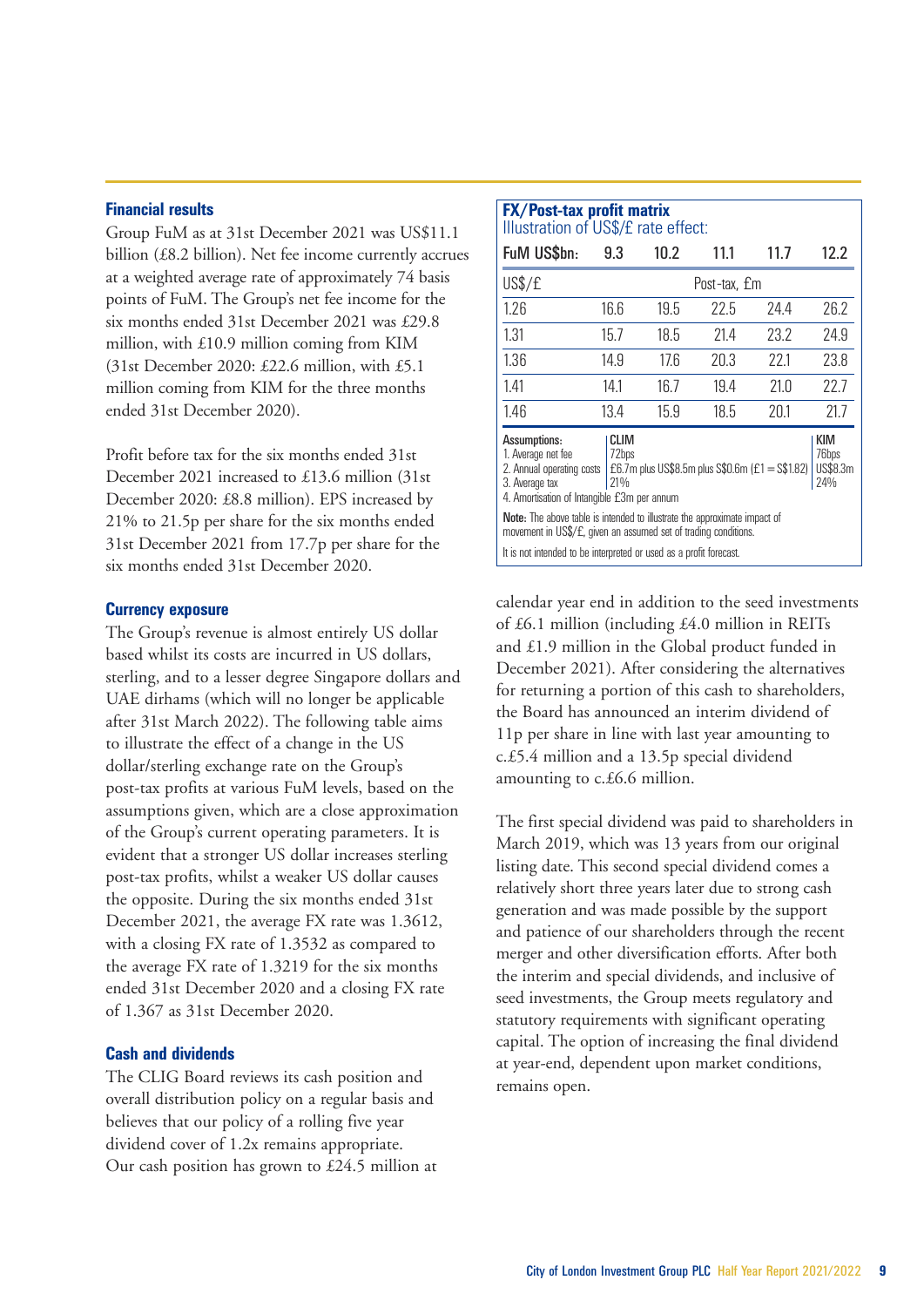# **Dividend cover chart**

We have provided an illustrative framework which we update twice a year to enable shareholders and other interested parties to calculate our post-tax profits based upon some key assumptions. The dividend cover chart here shows the quarterly estimated cost of a maintained dividend against actual post-tax profits for last year, the current six months ended 31st December 2021 and the assumed post-tax profit for the six months ended 30th June 2022 and the next financial year based upon assumptions included in the chart.



# **Alternative Performance Measures**

The Directors use the following Alternative Performance Measures (APMs) to evaluate the performance of the Group as a whole:

**Underlying profit before tax –** Profit before tax, adjusted for gain/loss on investments, acquisitionrelated costs and amortisation of acquired intangibles. This provides a measure of the profitability of the Group for management's decision-making.

**Underlying earnings per share –** Underlying profit before tax, adjusted for tax as per income statement, tax effect of adjustments and non-controlling interest, divided by the weighted average number of shares in issue as at the period end. Refer to note 4 in the interim financial statements for reconciliation on page 22.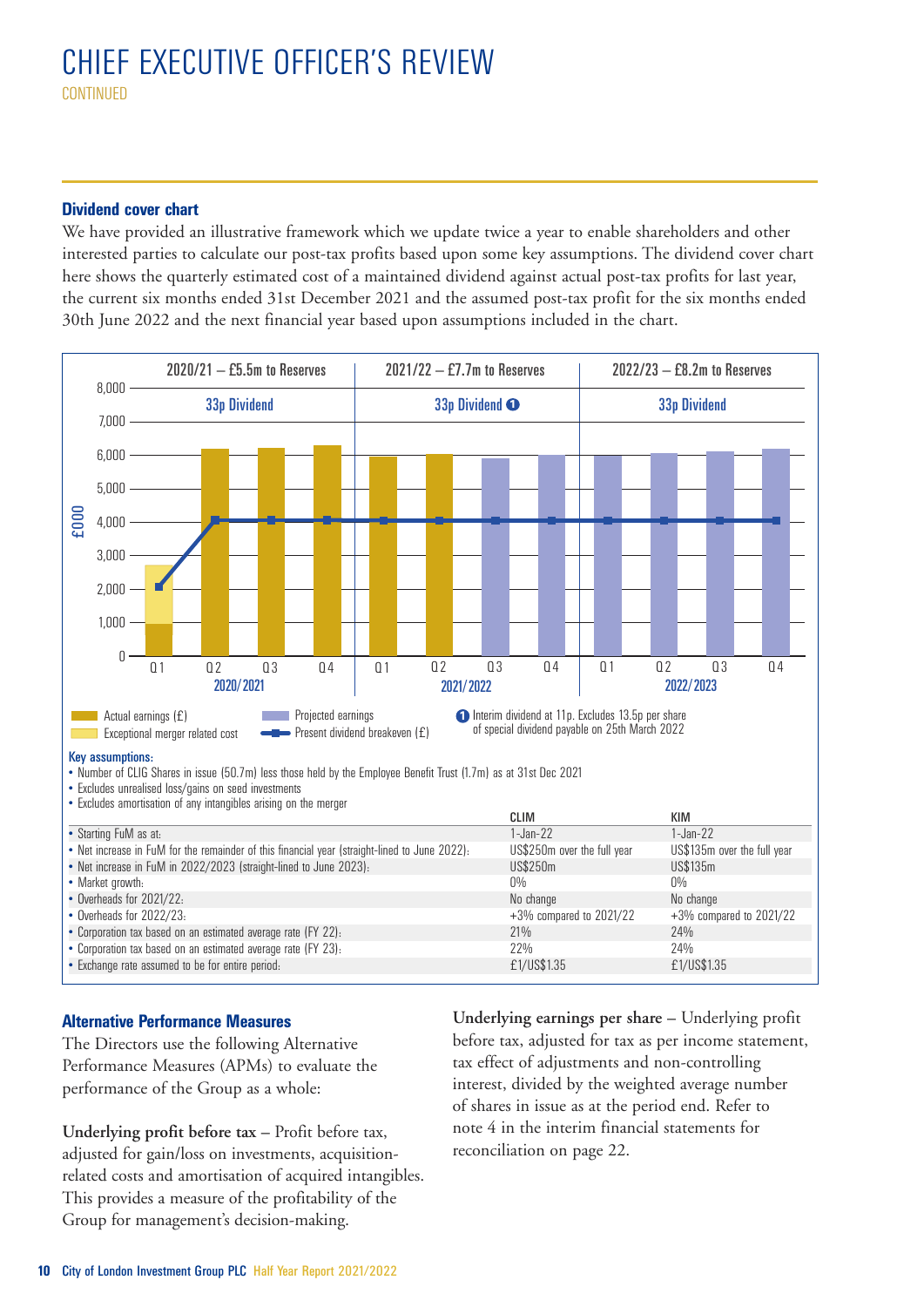| Underlying profit and profit before tax                                                                               | Six months ended<br>31st Dec 2021<br>£    | Six months ended<br>31st Dec 2020         | Year ended<br>30th June 2021<br>Ŧ       |
|-----------------------------------------------------------------------------------------------------------------------|-------------------------------------------|-------------------------------------------|-----------------------------------------|
| Net fee income<br>Administrative expenses<br>Net interest paid                                                        | 29,839,500<br>(14, 282, 692)<br>(72, 107) | 22,599,770<br>(11, 355, 646)<br>(54, 479) | 52,450,936<br>(25,631,432)<br>(117,063) |
| Underlying profit before tax                                                                                          | 15,484,701                                | 11.189.645                                | 26.702.441                              |
| (Deduct)/add back:<br>(Loss)/gain on investments<br>Acquisition-related costs<br>Amortisation on acquired intangibles | (33, 142)<br>(1,876,979)                  | 454,278<br>(1,743,424)<br>(1,083,395)     | 540.172<br>(1,743,424)<br>(3,250,185)   |
| <b>Profit before tax</b>                                                                                              | 13,574,580                                | 8.817.104                                 | 22.249.004                              |

# **Cybersecurity update**

In order to counter evolving cybersecurity threats, the Group has recently engaged an external vendor to assess our overall program's operating effectiveness, identify gaps and recommend enhancements.

All employees will continue to receive training on a variety of cybersecurity topics throughout the year. We are also expanding the Diversity/Equality/ Inclusion training provided in 2021 to include additional related topics.

# **CLIG KPI**

As noted in the 2021 Annual Report and Accounts, due to the continued diversification of CLIG's business away from CLIM's core EM strategy, the

comparison to MXEF (MSCI EM Index) as a Key Performance Indicator (KPI) is no longer relevant. We retain the share price KPI to show the total return of CLIG over a market cycle. The goal of this KPI is for the total return (share price plus dividends) to compound annually in a range of 7.5% to 12.5% over a five-year period. This KPI is meant to stretch the management team, without incentivising managers to take undue levels of risk.

For the five years ended 31st December 2021, CLIG's cumulative total return was 108.7%, or 15.8% annualised, which exceeded the KPI by 3.3 percentage points on an annualised basis. Since listing in April 2006, the annualised return of a CLIG share is 14.4%. All values are sourced from Bloomberg.

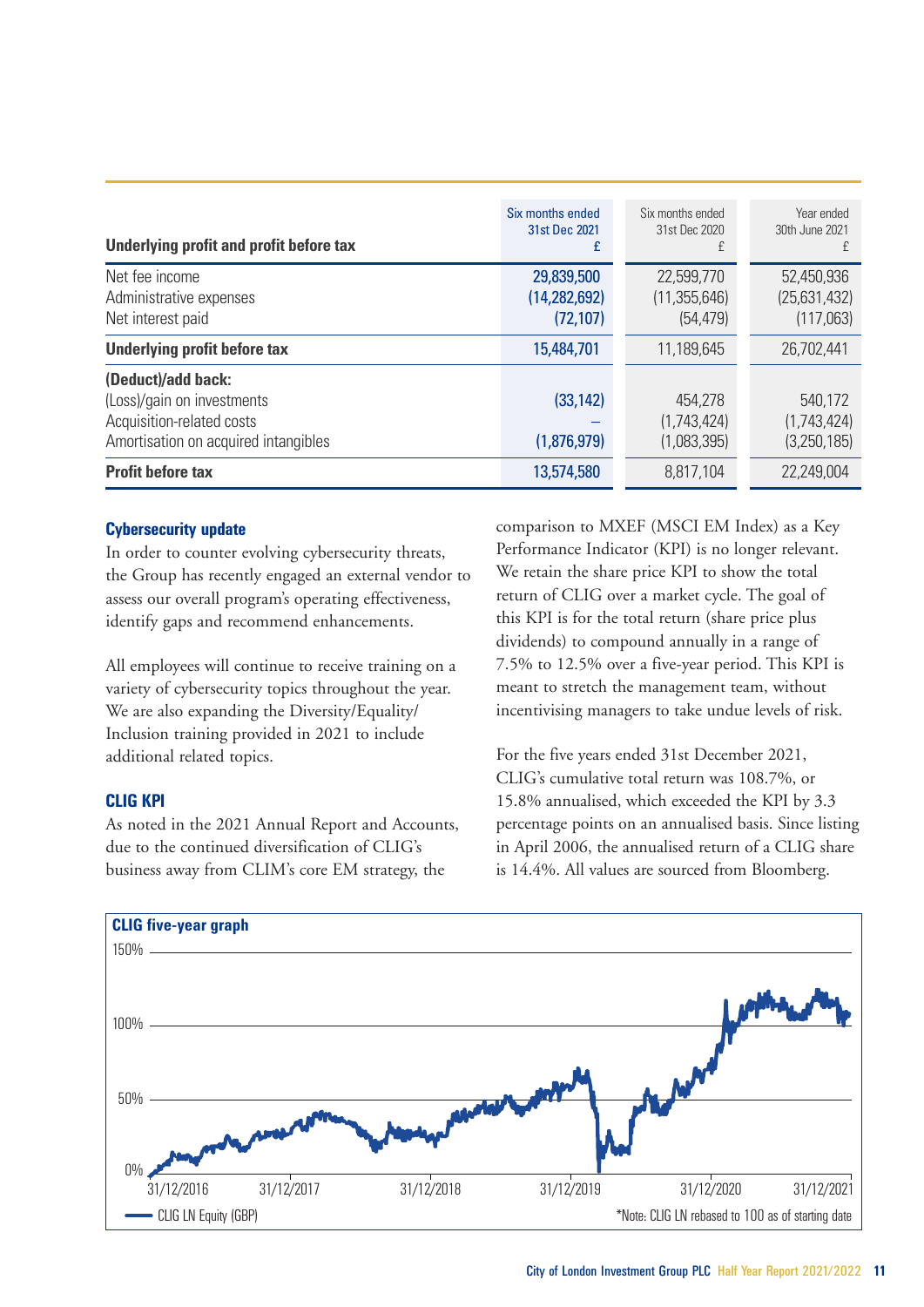# CHIEF EXECUTIVE OFFICER'S REVIEW **CONTINUED**

## **CLIG outlook**

Efforts to diversify from CLIM's EM-centric strategy via development of the INTL strategy proved timely with the underperformance of EM equities over the past five years relative to other equity asset classes. We believe that ongoing growth via diversification, including the merger with KIM, will continue to benefit all stakeholders by reducing the volatility of earnings and broadening our client base. The support of our stakeholders is appreciated as we continue to grow the combined business.

We remain guided in our decision-making by considering the best interests of our three major stakeholders – Clients, Employees, and Shareholders. We operate in a global market environment which remains volatile. Investors are concerned by a variety of factors including inflationary pressures, the response of central banks, geopolitical risks and the ongoing nature of the pandemic. Nevertheless, our continued strong cash position, while allowing for the payment of a special dividend, maintains a margin of safety for the Group in the face of any sustained downturn in markets and FuM.

Additionally, the efforts of our colleagues at both CLIM and KIM during another challenging sixmonth period is a key differentiator. They remain committed to the business and their responsibilities in the face of ongoing volatility and uncertainty

caused by the ongoing pandemic. The Group has largely been spared from the impact of "The Great Resignation", and we hope that our colleagues continue to feel supported and valued, while also recognising the impact and contribution of their hard work being reflected in the strong position of the larger Group. Their attitude, perseverance, and determination are the engine room that continue to drive this Group forward.

 $M \sim 111$ 

**Tom Griffith** Chief Executive Officer 17th February 2022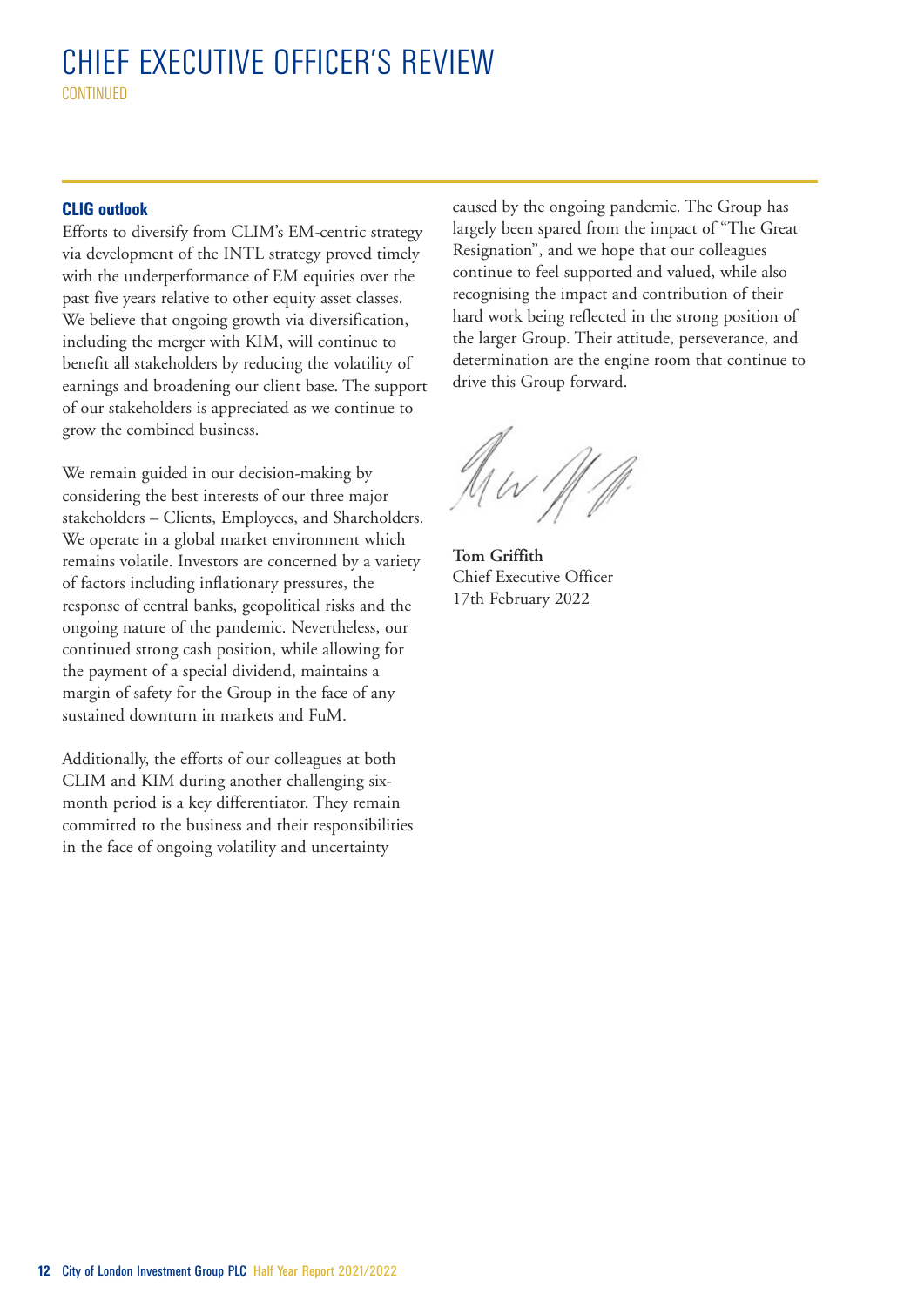# CONSOLIDATED INCOME STATEMENT

FOR THE SIX MONTHS ENDED 31ST DECEMBER 2021

| <b>Revenue</b><br>Gross fee income<br>Commissions payable                                                          | Note<br>$\overline{2}$ | Six months ended<br>31st Dec 2021<br>(unaudited)<br>£<br>31,444,729<br>(782, 728) | Six months ended<br>31st Dec 2020<br>(unaudited)<br>£<br>23,733,759<br>(358, 662) | Year ended<br>30th June 2021<br>(audited)<br>f<br>55,123,274<br>(1,100,708) |
|--------------------------------------------------------------------------------------------------------------------|------------------------|-----------------------------------------------------------------------------------|-----------------------------------------------------------------------------------|-----------------------------------------------------------------------------|
| Custody fees payable                                                                                               |                        | (822,501)                                                                         | (775, 327)                                                                        | (1,571,630)                                                                 |
| Net fee income                                                                                                     |                        | 29,839,500                                                                        | 22,599,770                                                                        | 52,450,936                                                                  |
| <b>Administrative expenses</b><br>Employee costs<br>Other administrative expenses<br>Depreciation and amortisation |                        | 11,162,624<br>2,767,044<br>2,230,003                                              | 8,853,182<br>2,139,428<br>1,446,431                                               | 20,045,406<br>4,866,625<br>3,969,586                                        |
|                                                                                                                    |                        | (16, 159, 671)                                                                    | (12, 439, 041)                                                                    | (28,881,617)                                                                |
| <b>Operating profit before exceptional item</b><br><b>Exceptional item</b><br>Acquisition-related costs            |                        | 13,679,829                                                                        | 10,160,729<br>(1,743,424)                                                         | 23,569,319<br>(1,743,424)                                                   |
| <b>Operating profit</b>                                                                                            |                        | 13,679,829                                                                        | 8,417,305                                                                         | 21,825,895                                                                  |
| Net interest (payable)/receivable and<br>similar (losses)/gains                                                    | 3                      | (105, 249)                                                                        | 399,799                                                                           | 423,109                                                                     |
| <b>Profit before taxation</b><br>Income tax expense                                                                |                        | 13,574,580<br>(3,021,473)                                                         | 8.817.104<br>(2,241,835)                                                          | 22.249.004<br>(5,258,486)                                                   |
| Profit for the period                                                                                              |                        | 10,553,107                                                                        | 6,575,269                                                                         | 16.990.518                                                                  |
| Profit attributable to:<br>Non-controlling interests<br>Equity shareholders of the parent                          |                        | (4,093)<br>10,557,200                                                             | 12,330<br>6,562,939                                                               | 19.285<br>16,971,233                                                        |
| Basic earnings per share                                                                                           | 4                      | 21.5p                                                                             | 17.7p                                                                             | 39.4p                                                                       |
| Diluted earnings per share                                                                                         | 4                      | 21.2 <sub>p</sub>                                                                 | 17.4p                                                                             | 38.8p                                                                       |

# CONSOLIDATED STATEMENT OF COMPREHENSIVE INCOME

FOR THE SIX MONTHS ENDED 31ST DECEMBER 2021

|                                                                                                                            | Six months ended<br>31st Dec 2021<br>(unaudited) | Six months ended<br>31st Dec 2020<br>(unaudited) | Year ended<br>30th June 2021<br>(audited) |
|----------------------------------------------------------------------------------------------------------------------------|--------------------------------------------------|--------------------------------------------------|-------------------------------------------|
| Profit for the period<br>Other comprehensive income:<br>Items that may be subsequently reclassified<br>to income statement | 10,553,107                                       | 6,575,269                                        | 16,990,518                                |
| Foreign currency translation difference                                                                                    | 2,064,275                                        | (175, 923)                                       | (6,675,136)                               |
| Total comprehensive income for the period                                                                                  | 12,617,382                                       | 6.399.346                                        | 10,315,382                                |
| Attributable to:<br>Equity shareholders of the parent<br>Non-controlling interests                                         | 12,621,475<br>(4,093)                            | 6,387,016<br>12,330                              | 10,296,097<br>19.285                      |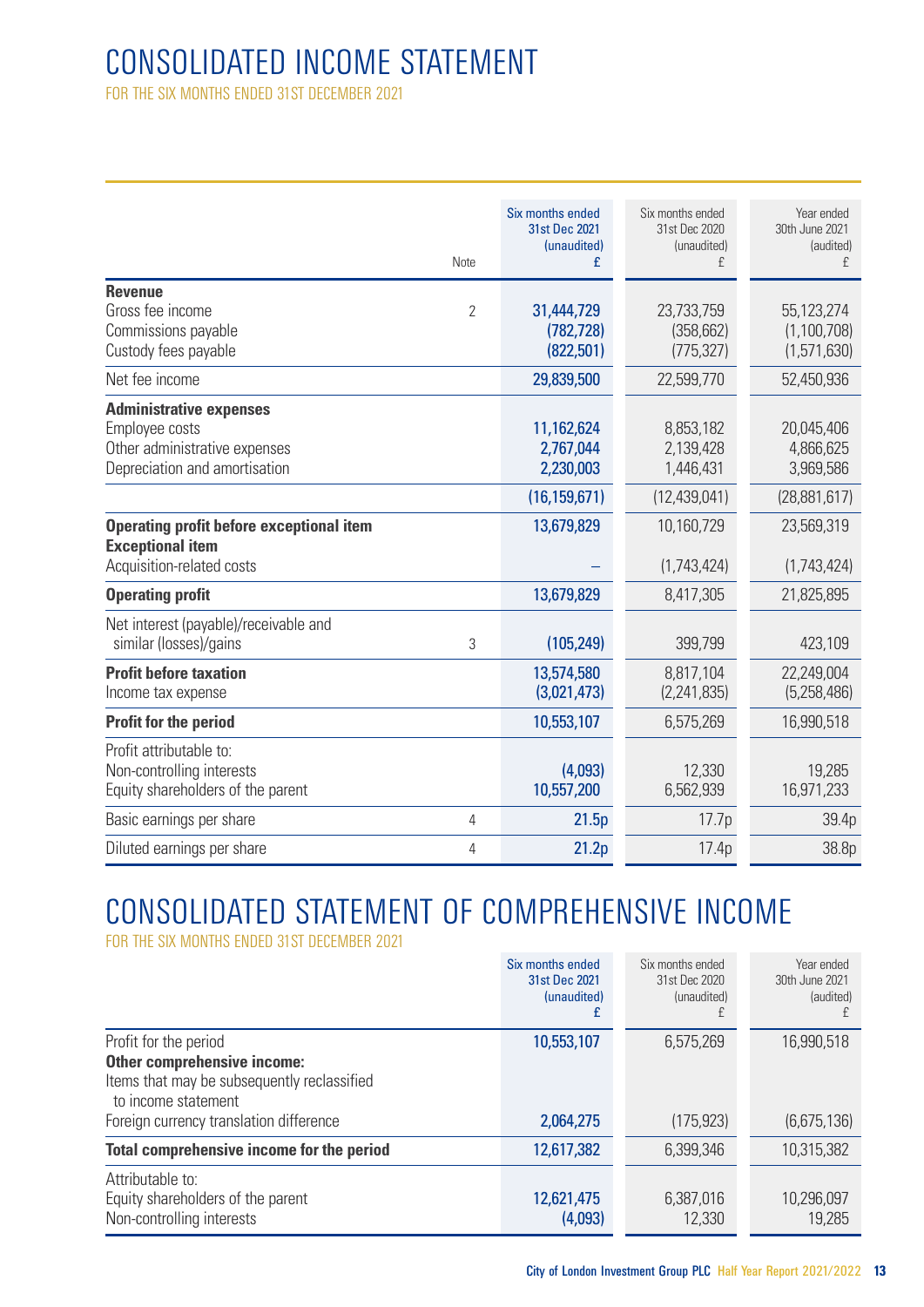# CONSOLIDATED STATEMENT OF FINANCIAL POSITION

31ST DECEMBER 2021

|                                                | 31st Dec 2021    | 31st Dec 2020    | 30th June 2021 |
|------------------------------------------------|------------------|------------------|----------------|
| Note                                           | (unaudited)<br>£ | (unaudited)<br>£ | (audited)<br>£ |
| <b>Non current assets</b>                      |                  |                  |                |
| Property and equipment<br>2                    | 541,920          | 512,846          | 455,983        |
| Right-of-use assets<br>$\overline{2}$          | 2,483,666        | 1,863,368        | 2,757,179      |
| Intangible assets<br>2,5                       | 101,119,637      | 110,260,241      | 100,961,992    |
| Other financial assets                         | 6,210,092        | 4,326,183        | 4,373,485      |
| Deferred tax asset                             | 370,265          | 317,371          | 366,405        |
|                                                | 110,725,580      | 117,280,009      | 108,915,044    |
| <b>Current assets</b>                          |                  |                  |                |
| Trade and other receivables                    | 6,484,325        | 7,011,563        | 6,953,470      |
| Cash and cash equivalents                      | 24,506,056       | 17,545,110       | 25,514,619     |
|                                                | 30,990,381       | 24,556,673       | 32,468,089     |
| <b>Current liabilities</b>                     |                  |                  |                |
| Trade and other payables                       | (7,031,598)      | (5,910,861)      | (8,260,597)    |
| Lease liabilities                              | (402, 151)       | (584, 404)       | (392, 954)     |
| Current tax payable                            | (1,374,356)      | (2,061,263)      | (1,367,564)    |
| Creditors, amounts falling due within one year | (8,808,105)      | (8,556,528)      | (10,021,115)   |
| <b>Net current assets</b>                      | 22,182,276       | 16,000,145       | 22,446,974     |
| Total assets less current liabilities          | 132,907,856      | 133,280,154      | 131,362,018    |
| <b>Non current liabilities</b>                 |                  |                  |                |
| Lease liabilities                              | (2, 126, 921)    | (1,301,128)      | (2,348,101)    |
| Deferred tax liability                         | (8,389,334)      | (9,809,808)      | (8,696,813)    |
| <b>Net assets</b>                              | 122,391,601      | 122,169,218      | 120,317,104    |
| <b>Capital and reserves</b>                    |                  |                  |                |
| Share capital                                  | 506,791          | 506,791          | 506,791        |
| Share premium account                          | 2,256,104        | 2,256,104        | 2,256,104      |
| Merger relief reserve                          | 101,538,413      | 101,538,413      | 101,538,413    |
| Investment in own shares<br>6                  | (6,926,039)      | (4,575,581)      | (6,068,431)    |
| Share option reserve                           | 168,935          | 186,470          | 195,436        |
| EIP share reserve                              | 1,071,618        | 900,795          | 1,282.884      |
| Foreign currency differences reserve           | (4,564,976)      | (130,038)        | (6,629,251)    |
| Capital redemption reserve                     | 26,107           | 26,107           | 26,107         |
| Retained earnings                              | 28,129,274       | 21,277,645       | 27,019,584     |
| Attributable to:                               |                  |                  |                |
| Equity shareholders of the parent              | 122,206,227      | 121,986,706      | 120,127,637    |
| Non-controlling interests                      | 185,374          | 182,512          | 189,467        |
| <b>Total equity</b>                            | 122,391,601      | 122,169,218      | 120,317,104    |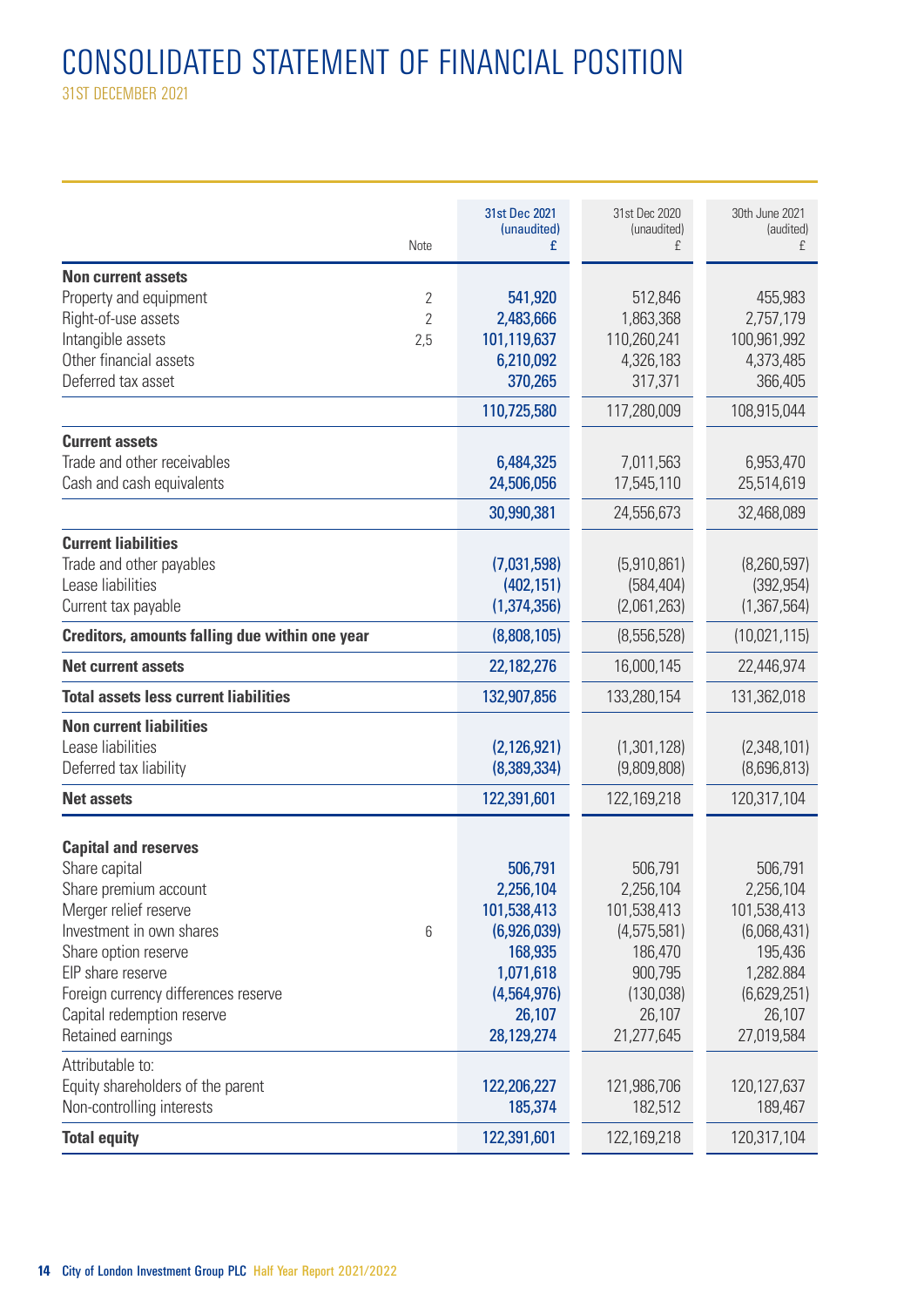# CONSOLIDATED STATEMENT OF CHANGES IN EQUITY

FOR THE SIX MONTHS ENDED 31ST DECEMBER 2021

| As at<br>31st December 2021                              | 506,791               |                                  | 2,256,104 101,538,413            | (6,926,039)                         | 168,935                         | 1,071,618                    | (4,564,976)                                        | 26,107                                |                           | 28,129,274 122,206,227                           |                          | 185,374 122,391,601   |
|----------------------------------------------------------|-----------------------|----------------------------------|----------------------------------|-------------------------------------|---------------------------------|------------------------------|----------------------------------------------------|---------------------------------------|---------------------------|--------------------------------------------------|--------------------------|-----------------------|
| Total transactions<br>with owners                        |                       |                                  |                                  | (857, 608)                          | (26, 501)                       | (211, 266)                   |                                                    |                                       |                           | (9,447,510) (10,542,885)                         |                          | $-$ (10,542,885)      |
| Dividends paid                                           |                       |                                  |                                  |                                     |                                 |                              |                                                    |                                       | (9,470,195)               | (9,470,195)                                      |                          | (9,470,195)           |
| Current tax on share options                             |                       |                                  |                                  |                                     |                                 |                              |                                                    |                                       | 12,890                    | 12,890                                           |                          | 12,890                |
| Deferred tax on share options                            |                       |                                  |                                  |                                     | (30, 999)                       |                              |                                                    |                                       | (2,992)                   | (33,991)                                         |                          | (33, 991)             |
| EIP vesting/forfeiture                                   |                       |                                  |                                  | ,367,463                            | -                               | (677, 166)                   |                                                    |                                       | -                         | 690,297                                          | -                        | 690,297               |
| Share-based payment                                      |                       |                                  |                                  |                                     | 17,285                          | 465,900                      |                                                    |                                       |                           | 483,185                                          |                          | 483,185               |
| Purchase of own shares                                   |                       |                                  | $\qquad \qquad -$                | (2,349,321)                         |                                 |                              |                                                    |                                       | -                         | (2,349,321)                                      |                          | (2,349,321)           |
| <b>Transactions with owners</b><br>Share option exercise |                       |                                  |                                  | 124,250                             | (12,787)                        |                              |                                                    |                                       | 12,787                    | 124,250                                          |                          | 124,250               |
| Total comprehensive income                               |                       |                                  |                                  |                                     |                                 | -                            | 2,064,275                                          | $\overline{\phantom{m}}$              | 10,557,200                | 12,621,475                                       | (4,093)                  | 12,617,382            |
| Other comprehensive income                               |                       |                                  |                                  |                                     |                                 |                              | 2,064,275                                          |                                       |                           | 2,064,275                                        | $\overline{\phantom{0}}$ | 2,064,275             |
| Profit for the period                                    |                       |                                  |                                  |                                     |                                 |                              |                                                    | -                                     | 10,557,200                | 10,557,200                                       | (4,093)                  | 10,553,107            |
| At 1st July 2021                                         | 506,791               |                                  | 2,256,104 101,538,413            | (6,068,431)                         | 195,436                         | ,282,884                     | (6,629,251)                                        | 26,107                                |                           | 27,019,584 120,127,637                           |                          | 189,467 120,317,104   |
|                                                          | Share<br>capital<br>f | Share<br>premium<br>account<br>£ | Merger<br>relief<br>reserve<br>£ | Investment<br>in own<br>shares<br>f | Share<br>option<br>reserve<br>£ | EIP<br>share<br>reserve<br>£ | Foreign<br>currency<br>differences<br>reserve<br>f | Capital<br>redemption<br>reserve<br>£ | Retained<br>earnings<br>f | Total<br>attributable<br>tn<br>shareholders<br>f | <b>NCI</b><br>£          | Total<br>$\mathbf{f}$ |

|                                                                | Share<br>capital<br>f | Share<br>premium<br>account<br>f | Merger<br>relief<br>reserve<br>£ | Investment<br>in nwn<br>shares<br>f | Share<br>option<br>reserve<br>f | FIP<br>share<br>reserve<br>£ | Foreign<br>currency<br>differences<br>reserve<br>f | Capital<br>redemotion<br>reserve<br>f | Retained<br>earnings<br>f | Total<br>attributable<br>tn.<br>shareholders<br>f | <b>NCI</b><br>f | Total<br>$\mathbf{f}$        |
|----------------------------------------------------------------|-----------------------|----------------------------------|----------------------------------|-------------------------------------|---------------------------------|------------------------------|----------------------------------------------------|---------------------------------------|---------------------------|---------------------------------------------------|-----------------|------------------------------|
| At 1st July 2020                                               | 265,607               | 2,256,104                        | $\qquad \qquad -$                | (5,765,993)                         | 241,467                         | 1,232,064                    | 45,885                                             | 26,107                                | 20,626,405                | 18,927,646                                        | 170,182         | 19,097,828                   |
| Profit for the period<br>Other comprehensive income            |                       |                                  |                                  |                                     |                                 |                              | (175, 923)                                         |                                       | 6,562,939                 | 6,562,939<br>(175, 923)                           | 12,330          | 6,575,269<br>(175, 923)      |
| Total comprehensive income                                     |                       |                                  |                                  |                                     |                                 |                              | (175, 923)                                         | -                                     | 6,562,939                 | 6,387,016                                         | 12,330          | 6,399,346                    |
| <b>Transactions with owners</b><br>Issue of ordinary shares on |                       |                                  |                                  |                                     |                                 |                              |                                                    |                                       |                           |                                                   |                 |                              |
| merger<br>Share issue costs                                    | 241,184               |                                  | $-101,538,413$                   |                                     |                                 |                              |                                                    | $\overline{\phantom{0}}$              | (967, 880)                | $-101,779,597$<br>(967, 880)                      |                 | $-101,779,597$<br>(967, 880) |
| Share option exercise                                          |                       |                                  | -                                | 221,712                             | (34,709)                        |                              |                                                    |                                       | 34,709                    | 221,712                                           |                 | 221,712                      |
| Purchase of own shares                                         |                       |                                  | -                                | (401, 288)                          |                                 |                              |                                                    |                                       | -                         | (401, 288)                                        | $\equiv$        | (401, 288)                   |
| Share-based payment                                            |                       |                                  |                                  |                                     | (20, 288)                       | 371,035                      |                                                    |                                       | -                         | 350,747                                           | $\qquad \qquad$ | 350,747                      |
| EIP vesting/forfeiture                                         |                       |                                  | -                                | 1,369,988                           | -                               | (702, 304)                   |                                                    |                                       | -                         | 667,684                                           | $\equiv$        | 667,684                      |
| Deferred tax on share options                                  |                       |                                  |                                  |                                     |                                 |                              |                                                    |                                       | 1,777                     | 1,777                                             |                 | 1,777                        |
| Dividends paid                                                 |                       |                                  |                                  |                                     |                                 |                              |                                                    |                                       | (4,980,305)               | (4,980,305)                                       |                 | (4,980,305)                  |
| Total transactions<br>with owners                              | 241,184               |                                  | $-101,538,413$                   | 1,190,412                           | (54, 997)                       | (331, 269)                   |                                                    | $\equiv$                              | (5,911,699)               | 96,672,044                                        | $-$             | 96,672,044                   |
| As at<br>31st December 2020                                    | 506,791               | 2,256,104 101,538,413            |                                  | (4.575.581)                         | 186.470                         | 900,795                      | (130,038)                                          | 26.107                                |                           | 21.277.645 121.986.706                            |                 | 182,512 122,169,218          |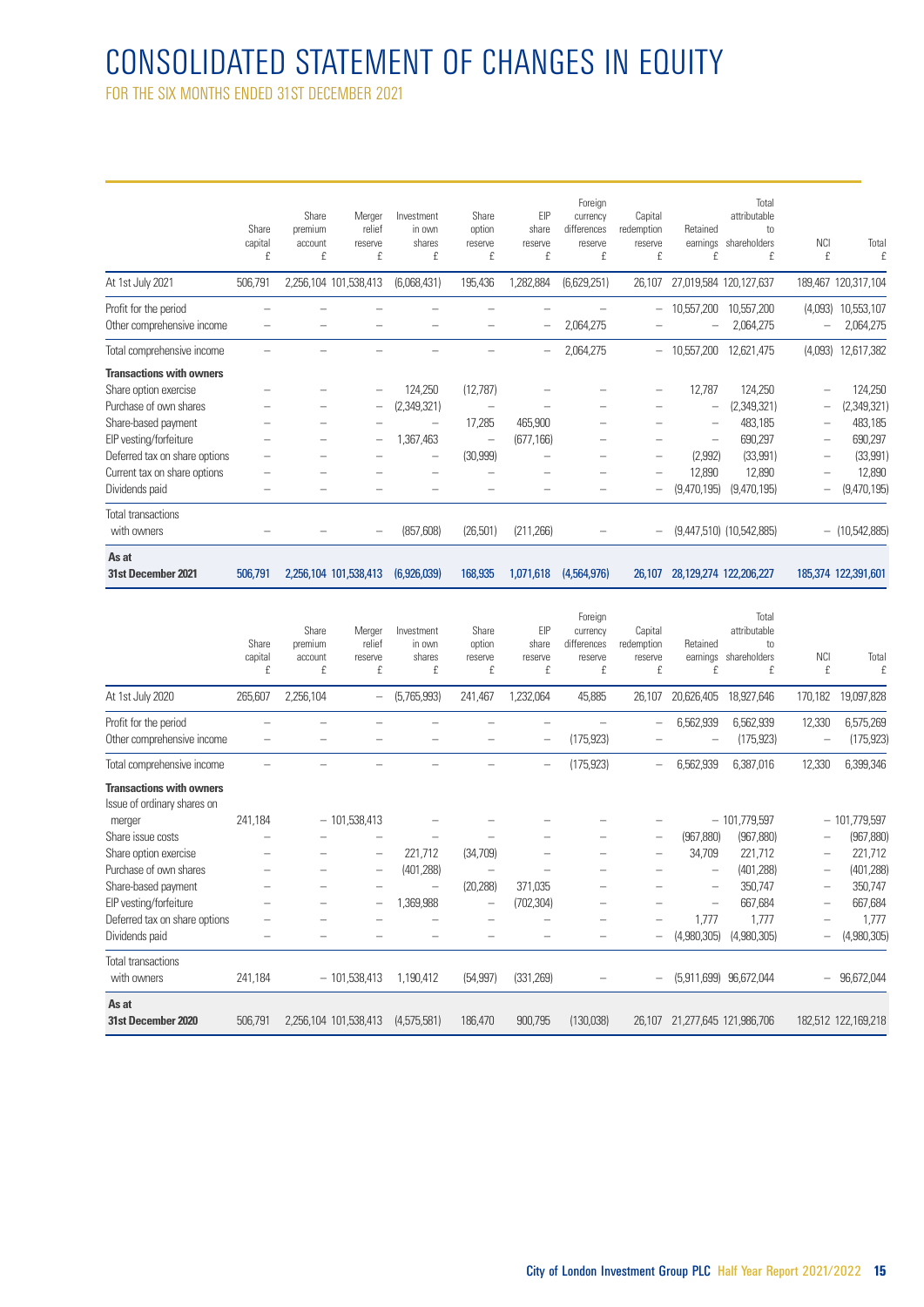# CONSOLIDATED STATEMENT OF CHANGES IN EQUITY CONTINUED

|                                                             | Share<br>capital<br>f | Share<br>premium<br>account<br>f | Merger<br>relief<br>reserve<br>£ | Investment<br>in own<br>shares<br>£ | Share<br>option<br>reserve<br>f | EIP<br>share<br>reserve<br>£ | Foreign<br>currency<br>differences<br>reserve<br>f | Capital<br>redemption<br>reserve<br>£ | Retained<br>eamings<br>f | Total<br>attributable<br>to<br>shareholders<br>£ | <b>NCI</b><br>£ | Total<br>$\mathbf f$      |
|-------------------------------------------------------------|-----------------------|----------------------------------|----------------------------------|-------------------------------------|---------------------------------|------------------------------|----------------------------------------------------|---------------------------------------|--------------------------|--------------------------------------------------|-----------------|---------------------------|
| As at 1st July 2020                                         | 265,607               | 2,256,104                        | $\qquad \qquad -$                | (5,765,993)                         | 241,467                         | 1,232,064                    | 45,885                                             | 26.107                                | 20,626,405               | 18.927.646                                       | 170,182         | 19.097.828                |
| Profit for the period<br>Other comprehensive income         |                       |                                  |                                  |                                     |                                 |                              | (6,675,136)                                        | -                                     | 16.971.233               | 16.971.233<br>(6.675.136)                        | 19.285          | 16,990,518<br>(6,675,136) |
| Total comprehensive income                                  |                       |                                  |                                  |                                     |                                 |                              | (6,675,136)                                        | -                                     | 16.971.233               | 10.296.097                                       | 19,285          | 10,315,382                |
| <b>Transactions with owners</b><br>Issue of ordinary shares |                       |                                  |                                  |                                     |                                 |                              |                                                    |                                       |                          |                                                  |                 |                           |
| on merger                                                   | 241.184               |                                  | $-101,538,413$                   |                                     |                                 |                              |                                                    |                                       |                          | $-101.779.597$                                   |                 | $-101,779,597$            |
| Share issue costs                                           |                       |                                  |                                  |                                     |                                 |                              |                                                    | $\overline{\phantom{0}}$              | (967.881)                | (967.881)                                        |                 | (967, 881)                |
| Share option exercise                                       |                       |                                  |                                  | 830.819                             | (119.787)                       |                              |                                                    |                                       | 119.787                  | 830.819                                          | $\equiv$        | 830,819                   |
| Purchase of own shares                                      |                       |                                  | -                                | (2,503,244)                         |                                 |                              |                                                    |                                       | -                        | (2,503,244)                                      |                 | (2,503,244)               |
| Share-based payment                                         |                       |                                  |                                  |                                     | (12,023)                        | 760.645                      |                                                    |                                       | -                        | 748,622                                          |                 | 748,622                   |
| EIP vesting/forfeiture                                      |                       | -                                | -                                | 1,369,987                           | -                               | (709.825)                    | -                                                  | -                                     | -                        | 660,162                                          | -               | 660,162                   |
| Deferred tax on share options                               |                       |                                  |                                  |                                     | 85,779                          |                              |                                                    | -                                     | (20, 574)                | 65,205                                           |                 | 65,205                    |
| Current tax on share options                                |                       |                                  |                                  |                                     |                                 |                              |                                                    |                                       | 33.738                   | 33.738                                           |                 | 33.738                    |
| Dividends paid                                              |                       |                                  |                                  |                                     |                                 |                              |                                                    |                                       | (9.743.124)              | (9,743,124)                                      |                 | (9,743,124)               |
| <b>Total transactions</b>                                   |                       |                                  |                                  |                                     |                                 |                              |                                                    |                                       |                          |                                                  |                 |                           |
| with owners                                                 | 241,184               |                                  | $-101.538.413$                   | (302.438)                           | (46.031)                        | 50,820                       |                                                    |                                       | $-$ (10.578.054)         | 90.903.894                                       |                 | 90,903,894                |
| At 30th June 2021                                           | 506,791               | 2.256.104 101.538.413            |                                  | (6.068.431)                         | 195,436                         | 1,282,884                    | (6,629,251)                                        | 26.107                                | 27.019.584 120.127.637   |                                                  |                 | 189.467 120.317.104       |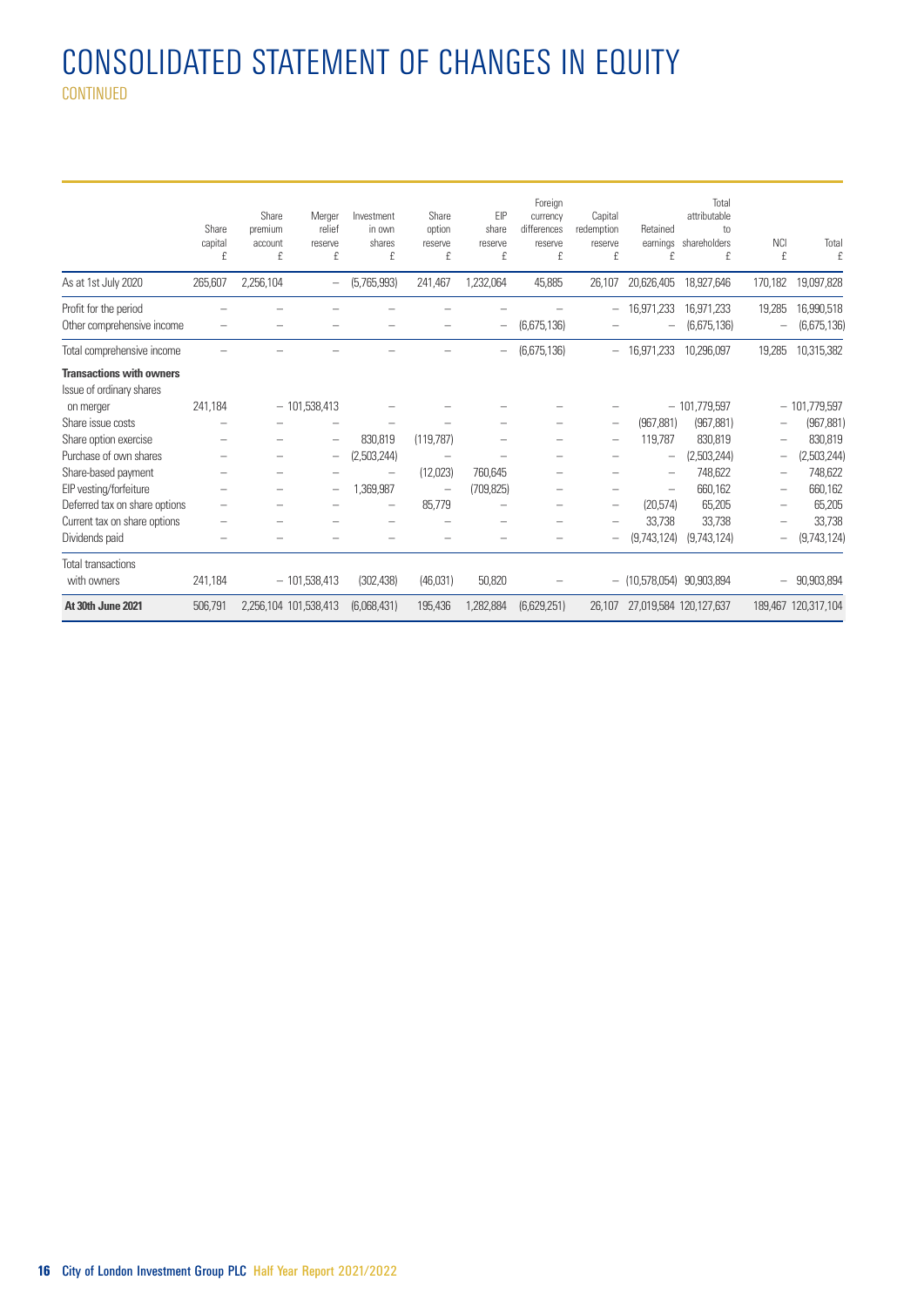# CONSOLIDATED CASH FLOW STATEMENT

FOR THE SIX MONTHS ENDED 31ST DECEMBER 2021

|                                                                                                | Six months ended<br>31st Dec 2021<br>(unaudited) | Six months ended<br>31st Dec 2020<br>(unaudited) <sup>(2)</sup> | Year ended<br>30th June 2021<br>(audited) |
|------------------------------------------------------------------------------------------------|--------------------------------------------------|-----------------------------------------------------------------|-------------------------------------------|
| Note                                                                                           | £                                                | f                                                               | £                                         |
| <b>Cash flow from operating activities</b>                                                     |                                                  |                                                                 |                                           |
| Profit before taxation                                                                         | 13,574,580                                       | 8,817,104                                                       | 22,249,004                                |
| Adiustments for:                                                                               |                                                  |                                                                 |                                           |
| Depreciation of property and equipment                                                         | 89,650                                           | 95,595                                                          | 187,714                                   |
| Depreciation of right-of-use assets<br>Amortisation of intangible assets<br>5                  | 259,144                                          | 242,037<br>1,108,799                                            | 492,730<br>3,289,142                      |
| Share-based payment charge/(credit)                                                            | 1,881,209<br>17,285                              | (20, 288)                                                       | (12,023)                                  |
| EIP-related charge                                                                             | 466,945                                          | 548,098                                                         | 802,314                                   |
| Loss/(gain) on investments<br>3                                                                | 33,142                                           | (454, 278)                                                      | (540, 172)                                |
| Interest receivable<br>3                                                                       | (4, 926)                                         | (12, 823)                                                       | (17,689)                                  |
| Interest payable<br>3                                                                          | 77,033                                           | 67,302                                                          | 134,752                                   |
| Translation adjustments                                                                        | 185,970                                          | (35, 628)                                                       | 33,529                                    |
| <b>Cash generated from operations before changes</b>                                           |                                                  |                                                                 |                                           |
| in working capital                                                                             | 16,580,032                                       | 10,355,918                                                      | 26,619,301                                |
| Decrease/(increase) in trade and other receivables                                             | 469,138                                          | (235, 649)                                                      | (439,607)                                 |
| (Decrease)/increase in trade and other payables                                                | (540, 999)                                       | 140,932                                                         | 2,800,465                                 |
| <b>Cash generated from operations</b>                                                          | 16,508,171                                       | 10,261,201                                                      | 28,980,159                                |
| Interest received<br>3                                                                         | 4,926                                            | 12,823                                                          | 17,689                                    |
| Interest paid on leased assets<br>3                                                            | (77, 033)                                        | (67, 302)                                                       | (133, 827)                                |
| Interest paid                                                                                  |                                                  |                                                                 | (925)                                     |
| Taxation paid                                                                                  | (3,496,583)                                      | (1,646,534)                                                     | (5,841,493)                               |
| Net cash generated from operating activities                                                   | 12,939,481                                       | 8,560,188                                                       | 23,021,603                                |
| <b>Cash flow from investing activities</b>                                                     |                                                  |                                                                 |                                           |
| Purchase of property and equipment and intangibles                                             | (173, 807)                                       | (55, 314)                                                       | (93, 342)                                 |
| Purchase of non-current financial assets<br>Proceeds from sale of non-current financial assets | (1,889,216)                                      |                                                                 | (715)                                     |
| Cash consideration paid on merger net of cash acquired                                         | 7,080                                            | 946,773                                                         | 946,773                                   |
| Net cash (used in)/generated from investing activities                                         | (2,055,943)                                      | 891,459                                                         | 852,716                                   |
|                                                                                                |                                                  |                                                                 |                                           |
| <b>Cash flow from financing activities</b><br>Ordinary dividends paid                          |                                                  | (4,980,305)                                                     |                                           |
| 8<br>Purchase of own shares by employee benefit trust                                          | (9,470,195)<br>(2,349,321)                       | (401, 288)                                                      | (9,743,124)<br>(2,503,244)                |
| Proceeds from sale of own shares by employee benefit trust                                     | 124,250                                          | 221,712                                                         | 830,819                                   |
| Payment of lease liabilities                                                                   | (243, 459)                                       | (247, 139)                                                      | (486, 680)                                |
| Share issue costs                                                                              |                                                  | (967, 881)                                                      | (967, 881)                                |
| Net cash used in financing activities                                                          | (11, 938, 725)                                   | (6,374,901)                                                     | (12,870,110)                              |
| Net (decrease)/increase in cash and cash equivalents                                           | (1,055,187)                                      | 3,076,746                                                       | 11,004,209                                |
| Cash and cash equivalents at start of period                                                   | 25,514,619                                       | 14,594,333                                                      | 14,594,333                                |
| Cash held in funds <sup>(1)</sup>                                                              | 41,574                                           | 12,588                                                          | 20,357                                    |
| Effect of exchange rate changes                                                                | 5,050                                            | (138, 557)                                                      | (104, 280)                                |
| Cash and cash equivalents at end of period                                                     | 24,506,056                                       | 17,545,110                                                      | 25,514,619                                |

(1) Cash held in funds was consolidated using accounts drawn up as at the end of the period.

(2) Following an FRC corporate reporting review of the Group's 2020 Annual Report and Accounts, in accordance with IAS 7 paragraph 16, acquisition-related costs and share issue costs disclosed as cash flows from investing activities in the 2020/2021 half year report have been restated as cash flows from operating and financing activities within the 2020 comparative above. This restatement does not impact<br>closing cash; it solely relates to the classification of these 2020 exceptional cash o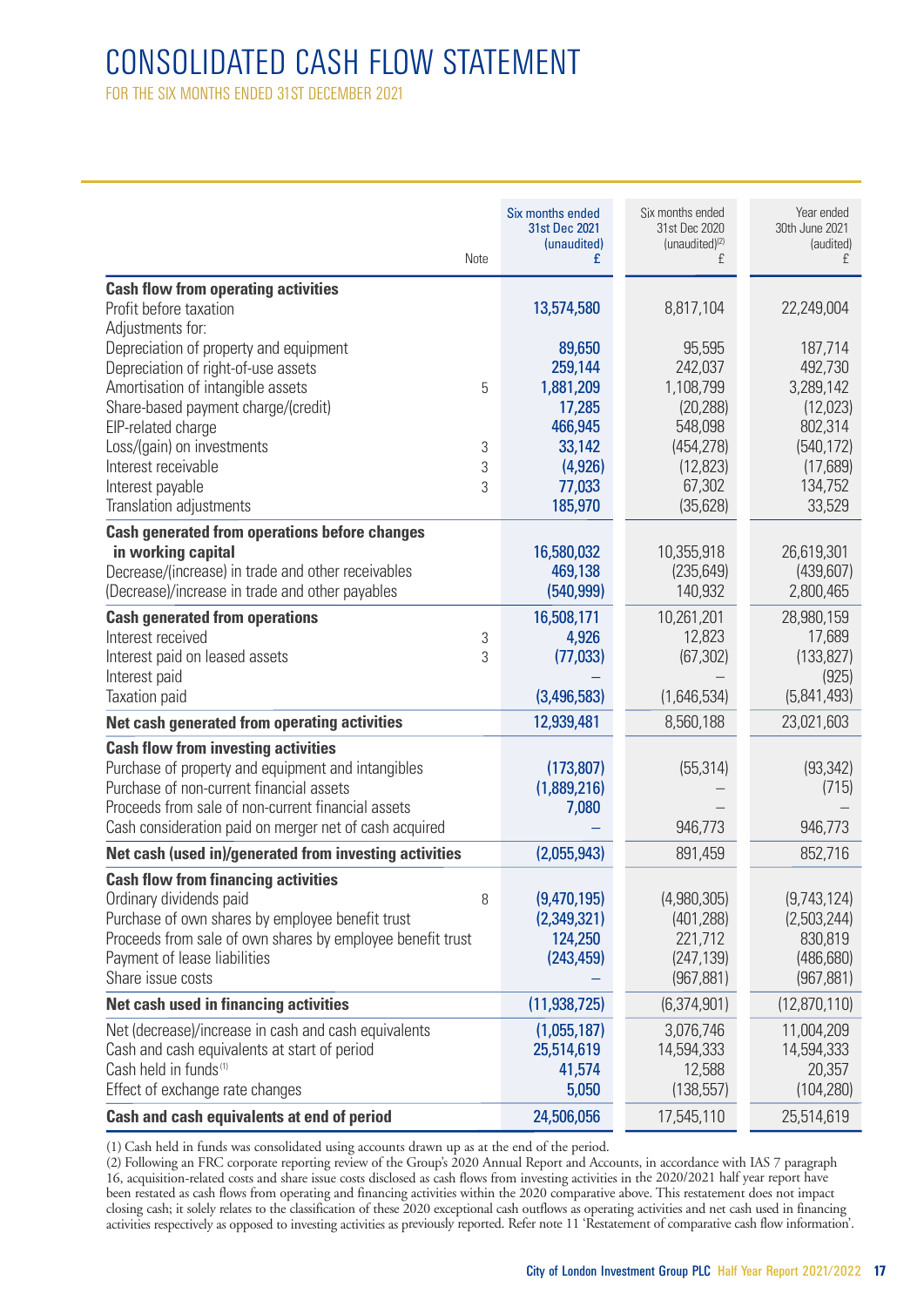# **1. BASIS OF PREPARATION AND SIGNIFICANT ACCOUNTING POLICIES**

The financial information contained herein is unaudited and does not comprise statutory financial information within the meaning of section 434 of the Companies Act 2006. The information for the year ended 30th June 2021 has been extracted from the latest published audited accounts and delivered to the Registrar of Companies. The report of the independent auditor on those financial statements contained no qualification or statement under s498(2) or (3) of the Companies Act 2006.

These interim financial statements have been prepared in accordance with the UK-adopted International Accounting Standard 34 'Interim Financial Reporting' and the Disclosure Guidance and Transparency Rules sourcebook of the United Kingdom's Financial Conduct Authority. The accounting policies adopted and the estimates and judgements used in the preparation of the unaudited consolidated financial statements are consistent with those set out and applied in the statutory accounts of the Group for the year ended 30th June 2021, which were prepared in accordance with International Financial Reporting Standards (IFRSs) adopted pursuant to Regulation (EC) No 1606/2002 as it applies in the European Union and in accordance with international accounting standards in conformity with the requirements of the Companies Act 2006.

The consolidated financial information contained within this report incorporates the results, cash flows and financial position of the Company and its subsidiaries for the period to 31st December 2021.

Group companies are regulated and perform annual capital adequacy and liquidity assessments, which incorporates a series of stress tests on the Group's financial position over a three-year period from 30th November 2021. These forecasts have been prepared taking into account the potential impact of COVID-19 on the Group's operations.

The Group's financial projections and the capital adequacy and liquidity assessments provide comfort that the Group has adequate financial and regulatory resources to continue in operational existence for the foreseeable future. Accordingly, the Directors continue to adopt the going concern basis of accounting in preparing the interim financial statements.

# **New or amended accounting standards and interpretations adopted**

The Group has adopted all relevant new or amended International Accounting Standards and interpretations as adopted by the UK that are mandatory for the current reporting period. Any new or amended accounting standards that are not mandatory have not been early adopted. None of the standards not yet effective are expected to have a material impact on the Group's financial statements.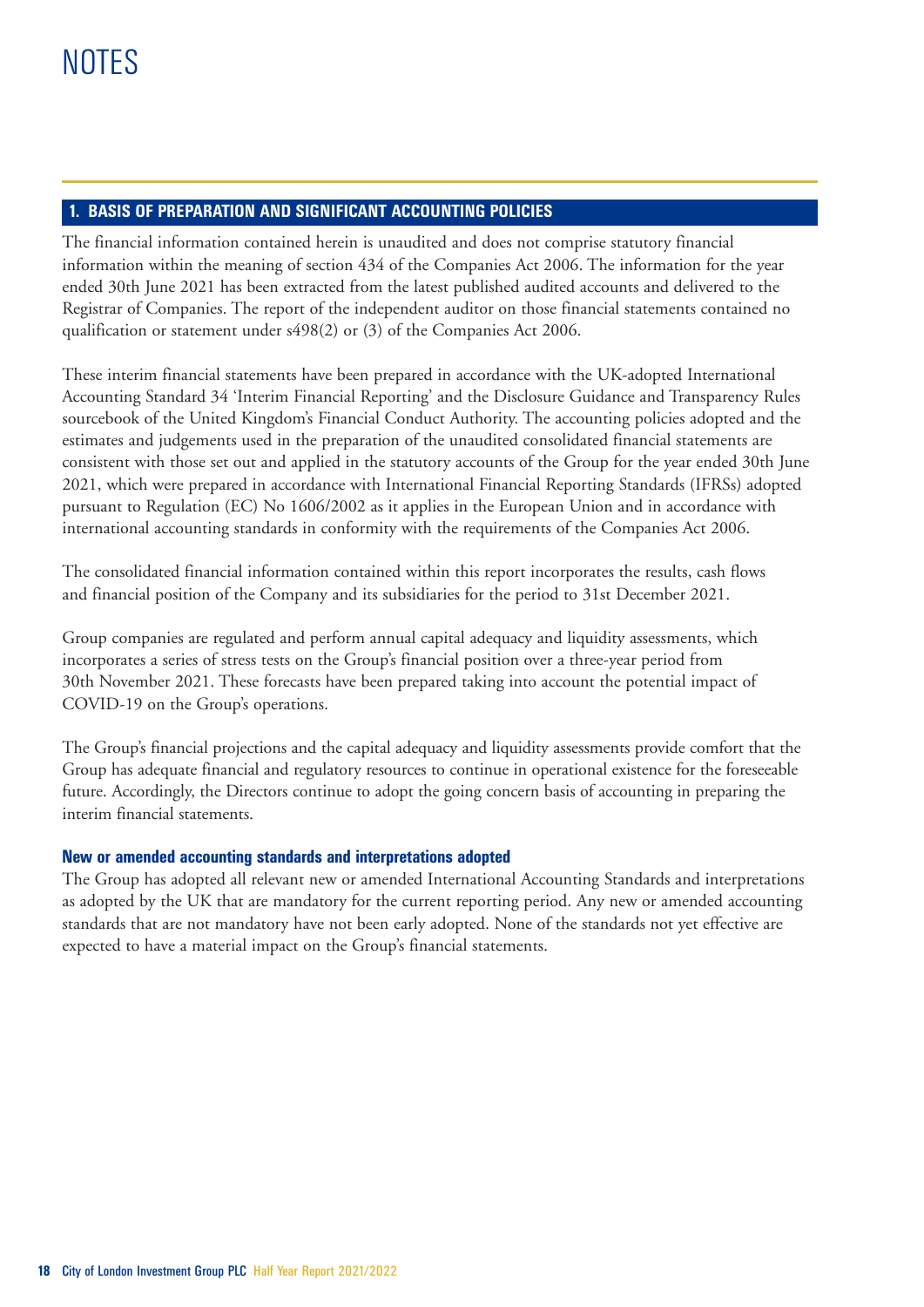# **2. SEGMENTAL ANALYSIS**

The Directors consider that the Group has only one reportable segment, namely asset management, and hence only analysis by geographical location is given.

|                             | <b>USA</b><br>£ | Canada<br>£ | UK<br>£   | Europe<br>(ex UK)<br>£ | Other<br>£ | Total<br>£  |
|-----------------------------|-----------------|-------------|-----------|------------------------|------------|-------------|
| Six months to 31st Dec 2021 |                 |             |           |                        |            |             |
| Gross fee income            | 29,950,594      | 739,166     | 160,150   | 594,819                |            | 31,444,729  |
| Non-current assets:         |                 |             |           |                        |            |             |
| Property and equipment      | 262,246         |             | 255,745   |                        | 23,929     | 541,920     |
| Right-of-use assets         | 1,278,965       |             | 1,174,344 |                        | 30,357     | 2,483,666   |
| Intangible assets           | 101,116,490     |             | 3,147     |                        | ÷          | 101,119,637 |
| Six months to 31st Dec 2020 |                 |             |           |                        |            |             |
| Gross fee income            | 22,387,190      | 699,921     | 163,838   | 482,810                |            | 23,733,759  |
| Non-current assets:         |                 |             |           |                        |            |             |
| Property and equipment      | 184,989         |             | 296,693   |                        | 31,164     | 512,846     |
| Right-of-use assets         | 394,820         |             | 1,352,725 |                        | 115,823    | 1,863,368   |
| Intangible assets           | 110,248,634     |             | 11,607    |                        |            | 110,260,241 |
| Year to 30th June 2021      |                 |             |           |                        |            |             |
| Gross fee income            | 52,215,280      | 1,458,957   | 356,462   | 1,092,575              |            | 55,123,274  |
| Non-current assets:         |                 |             |           |                        |            |             |
| Property and equipment      | 175,387         |             | 254,197   |                        | 26,399     | 455,983     |
| Right-of-use assets         | 1,421,279       |             | 1,263,534 |                        | 72,366     | 2,757,179   |
| Intangible assets           | 100,954,615     |             | 7,377     |                        |            | 100.961.992 |

The Group has classified gross fee income based on the domicile of its clients and non- current assets based on where the assets are held.

Included in gross fee income are fees of £2,966,412 (year to 30th June 2021 – £5,470,051; six months to 31st December 2020 – £2,488,298) which arose from fee income from the Group's largest customer. No other single customer contributed 10 per cent or more to the Group's revenue in any of the reporting periods.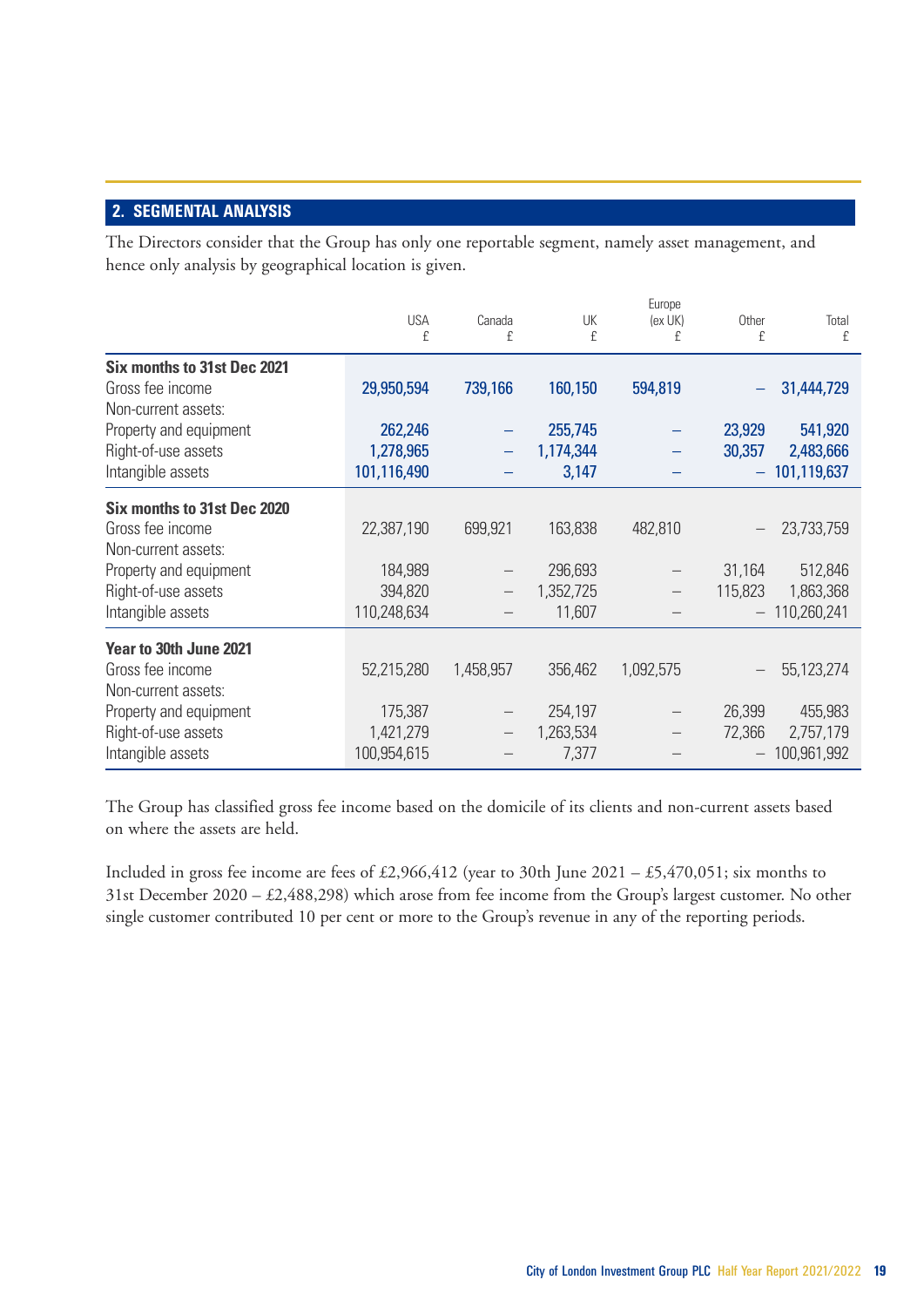| 3. NET INTEREST (PAYABLE)/RECEIVABLE AND SIMILAR (LOSSES)/GAINS |                                                  |                                                  |                                           |  |  |  |  |
|-----------------------------------------------------------------|--------------------------------------------------|--------------------------------------------------|-------------------------------------------|--|--|--|--|
|                                                                 | Six months ended<br>31st Dec 2021<br>(unaudited) | Six months ended<br>31st Dec 2020<br>(unaudited) | Year ended<br>30th June 2021<br>(audited) |  |  |  |  |
| Interest on bank deposit                                        | 4,926                                            | 12,823                                           | 17,689                                    |  |  |  |  |
| Unrealised (loss)/gain on investments                           | (36,511)                                         | 454.278                                          | 540.172                                   |  |  |  |  |
| Realised gain on investments                                    | 3,369                                            |                                                  |                                           |  |  |  |  |
| Interest payable on lease liabilities                           | (77,033)                                         | (67, 302)                                        | (133, 827)                                |  |  |  |  |
| Interest payable on restated US tax returns                     |                                                  |                                                  | (925)                                     |  |  |  |  |
|                                                                 | (105, 249)                                       | 399,799                                          | 423,109                                   |  |  |  |  |

# **4. EARNINGS PER SHARE**

The calculation of earnings per share is based on the profit for the period attributable to the equity shareholders of the parent divided by the weighted average number of ordinary shares in issue for the six months ended 31st December 2021.

As set out in note 6 the Employee Benefit Trust held 1,689,428 ordinary shares in the Company as at 31st December 2021. The Trustees of the Trust have waived all rights to dividends associated with these shares. In accordance with IAS 33 "Earnings per share", the ordinary shares held by the Employee Benefit Trust have been excluded from the calculation of the weighted average number of ordinary shares in issue.

The calculation of diluted earnings per share is based on the profit for the period attributable to the equity shareholders of the parent divided by the diluted weighted average number of ordinary shares in issue for the six months ended 31st December 2021.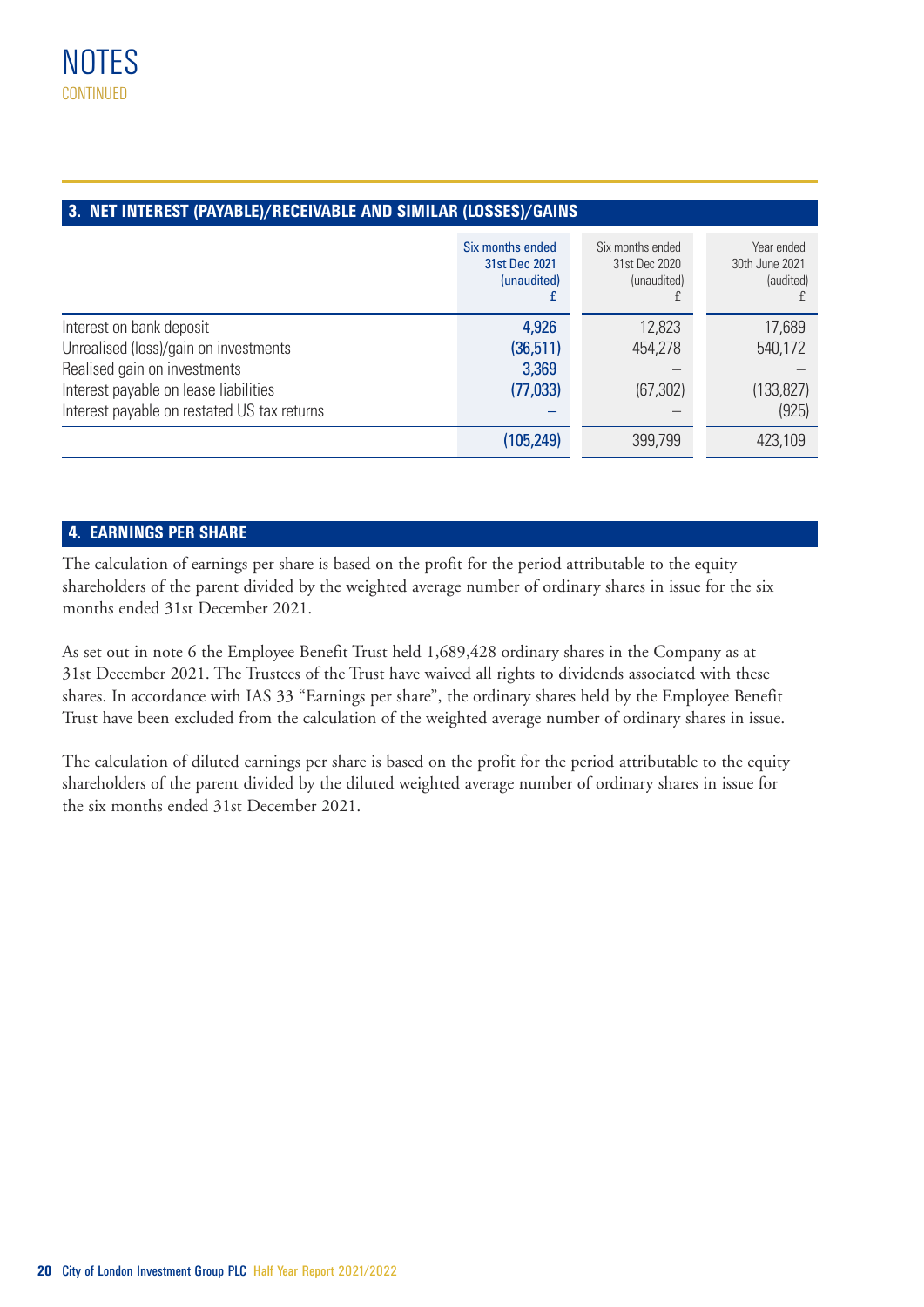# **4. EARNINGS PER SHARE CONTINUED**

| Reported earnings per share                                                                                        |                                                  |                                                  |                                           |
|--------------------------------------------------------------------------------------------------------------------|--------------------------------------------------|--------------------------------------------------|-------------------------------------------|
|                                                                                                                    | Six months ended<br>31st Dec 2021<br>(unaudited) | Six months ended<br>31st Dec 2020<br>(unaudited) | Year ended<br>30th June 2021<br>(audited) |
| Profit attributable to the equity shareholders of the<br>parent for basic earnings                                 | 10,557,200                                       | 6,562,939                                        | 16,971,233                                |
|                                                                                                                    |                                                  |                                                  |                                           |
|                                                                                                                    | Number of shares                                 | Number of shares                                 | Number of shares                          |
| Issued ordinary shares as at 1st July<br>Effect of own shares held by EBT<br>Effect of shares issued in the period | 50,679,095<br>(1,558,012)                        | 26,560,707<br>(1,537,864)<br>12,059,194          | 26,560,707<br>(1,502,266)<br>18,039,233   |
| Weighted average shares in issue<br>Effect of movements in share options and EIP awards                            | 49,121,083<br>636,718                            | 37,082,037<br>615,017                            | 43,097,674<br>677.739                     |
| Diluted weighted average shares in issue                                                                           | 49,757,801                                       | 37,697,054                                       | 43,775,413                                |
| Basic earnings per share (pence)<br>Diluted earnings per share (pence)                                             | 21.5<br>21.2                                     | 17.7<br>17.4                                     | 39.4<br>38.8                              |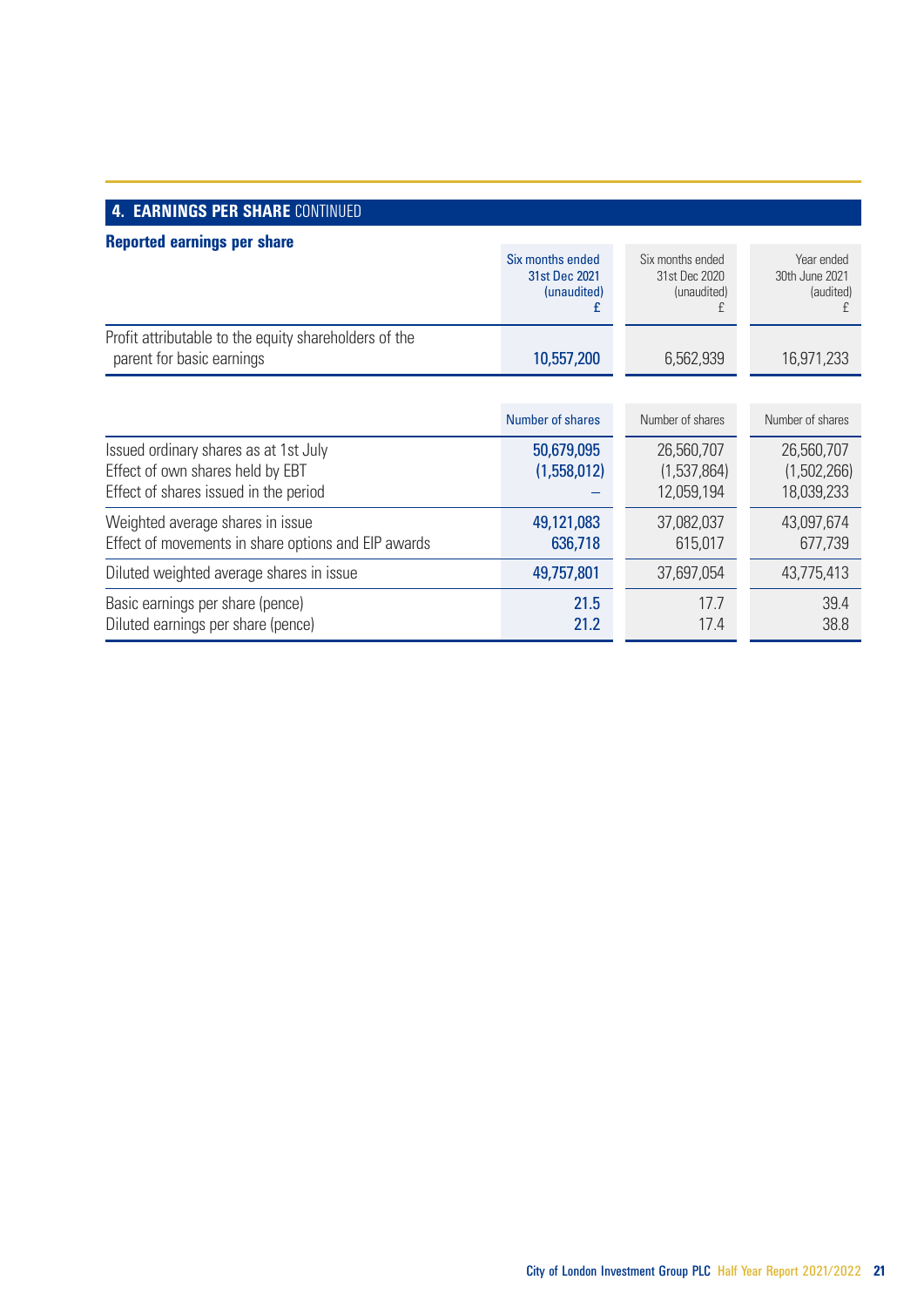# **4. EARNINGS PER SHARE CONTINUED**

# **Underlying earnings per share\***

Underlying earnings per share is based on the underlying profit after tax\*, where profit after tax is adjusted for gain/loss on investments, acquisition-related costs, amortisation of acquired intangibles, their related tax impact and non-controlling interest.

**Underlying profit for calculating underlying earnings per share**

|                                                                                                                                                                                                   | Six months ended<br>31st Dec 2021<br>(unaudited)<br>£ | Six months ended<br>31st Dec 2020<br>(unaudited)     | Year ended<br>30th June 2021<br>(audited)            |
|---------------------------------------------------------------------------------------------------------------------------------------------------------------------------------------------------|-------------------------------------------------------|------------------------------------------------------|------------------------------------------------------|
| Profit before tax                                                                                                                                                                                 | 13,574,580                                            | 8,817,104                                            | 22,249,004                                           |
| Add back/(deduct):<br>- Loss/(gain) on investments<br>- Acquisition-related costs<br>- Amortisation on acquired intangibles                                                                       | 33,142<br>1,876,979                                   | (454, 278)<br>1,743,424<br>1,083,395                 | (540, 172)<br>1,743,424<br>3,250,185                 |
| Underlying profit before tax<br>Tax expense as per the consolidated income statement<br>Tax effect of acquisition-related costs and amortisation<br>of acquired intangibles<br>Adjustment for NCI | 15,484,701<br>(3,021,473)<br>(456, 805)<br>4,093      | 11,189,645<br>(2,241,835)<br>(117, 190)<br>(12, 330) | 26.702.441<br>(5,258,486)<br>(677, 412)<br>(19, 285) |
| Underlying profit after tax for the calculation of<br>underlying earnings per share                                                                                                               | 12,010,516                                            | 8,818,290                                            | 20,747,258                                           |
| Underlying earnings per share (pence)<br>Underlying diluted earnings per share (pence)                                                                                                            | 24.5<br>24.1                                          | 23.8<br>23.4                                         | 48.1<br>47.4                                         |

\* This is an Alternative Performance Measure (APM). Please refer to page 10 for more details on APMs.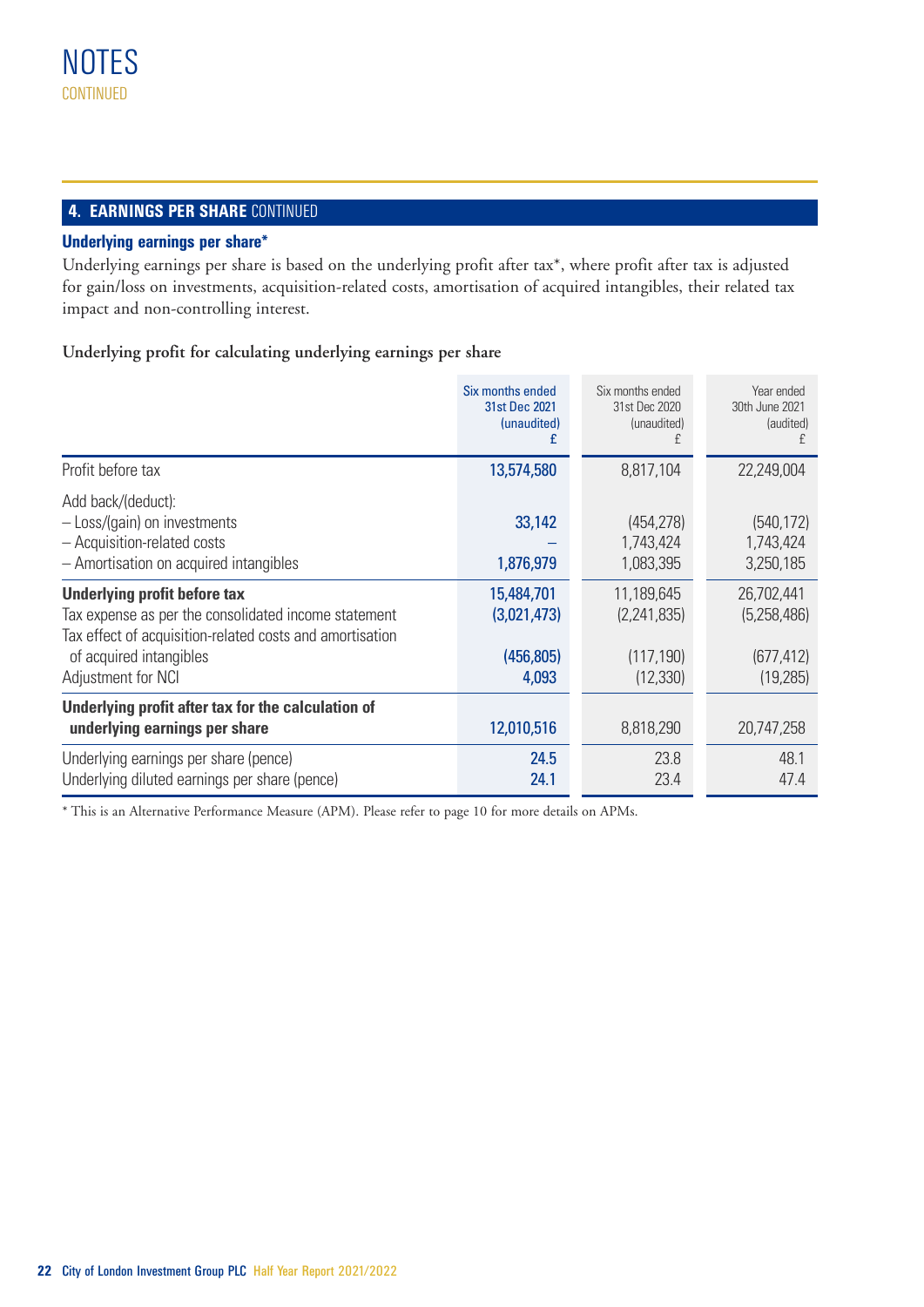# **5. INTANGIBLE ASSETS**

|                            |               | 31st December 2021                       |                               |                    |                            |                   |                                |                                |
|----------------------------|---------------|------------------------------------------|-------------------------------|--------------------|----------------------------|-------------------|--------------------------------|--------------------------------|
|                            | Goodwill<br>£ | Direct<br>customer<br>relationships<br>£ | Distribution<br>channels<br>£ | Trade<br>name<br>£ | Long-term<br>software<br>£ | <b>Total</b><br>£ | 31st Dec<br>2020<br>Total<br>£ | 30th Jun<br>2021<br>Total<br>£ |
| Cost                       |               |                                          |                               |                    |                            |                   |                                |                                |
| At start of period         | 65,123,297    | 33,472,334                               | 4,590,186                     | 1,018,983          | 689,100                    | 104,893,900       | 761,971                        | 761,971                        |
| Acquired on acquisition    |               |                                          |                               |                    |                            |                   | 111.323.195                    | 111,323,195                    |
| Currency translation       | 1,438,949     | 559,626                                  | 66,246                        | 18,856             | (4,865)                    | 2,078,812         | (65, 428)                      | (7, 191, 266)                  |
| At close of period         | 66,562,246    | 34,031,960                               | 4,656,432                     | 1,037,839          | 684.235                    | 106,972,712       | 112,019,738                    | 104,893,900                    |
| <b>Amortisation charge</b> |               |                                          |                               |                    |                            |                   |                                |                                |
| At start of period         |               | 2.673.300                                | 522.535                       | 54,350             | 681.723                    | 3,931,908         | 714.662                        | 714.662                        |
| Charge for the period      | $\equiv$      | 1,543,828                                | 301.764                       | 31,387             | 4.230                      | 1,881,209         | 1,108,799                      | 3,289,142                      |
| Currency translation       |               | 36,867                                   | 7.207                         | 749                | (4,865)                    | 39,958            | (63, 964)                      | (71, 896)                      |
| At close of period         |               | 4,253,995                                | 831,506                       | 86,486             | 681,088                    | 5,853,075         | 1,759,497                      | 3,931,908                      |
| <b>Net book value</b>      | 66,562,246    | 29.777.965                               | 3,824,926                     | 951,353            | 3.147                      | 101,119,637       | 110,260,241                    | 100.961.992                    |

Goodwill, direct client relationships, distribution channels and trade name acquired through business combination relates to the merger with KIM on 1st October 2020 (see note 7).

The fair values of KIM's direct customer relationships and the distribution channels have been measured using a multi-period excess earnings method. The model uses estimates of annual attrition driving revenue from existing customers to derive a forecast series of cash flows, which are discounted to a present value to determine the fair values of KIM's direct customer relationships and the distribution channels.

The fair value of KIM's trade name has been measured using a relief from royalty method. The model uses estimates of royalty rate and percentage of revenue attributable to trade name to derive a forecast series of cash flows, which are discounted to a present value to determine the fair value of KIM's trade name.

The total amortisation charged to the income statement for the six months ended 31st December 2021 in relation to direct client relationships, distribution channels and trade name, was £1,876,979 (nine-month period from the date of the merger to 30th June 2021 – £3,250,185, three-month period from the date of the merger to 31st December 2020 – £1,083,395).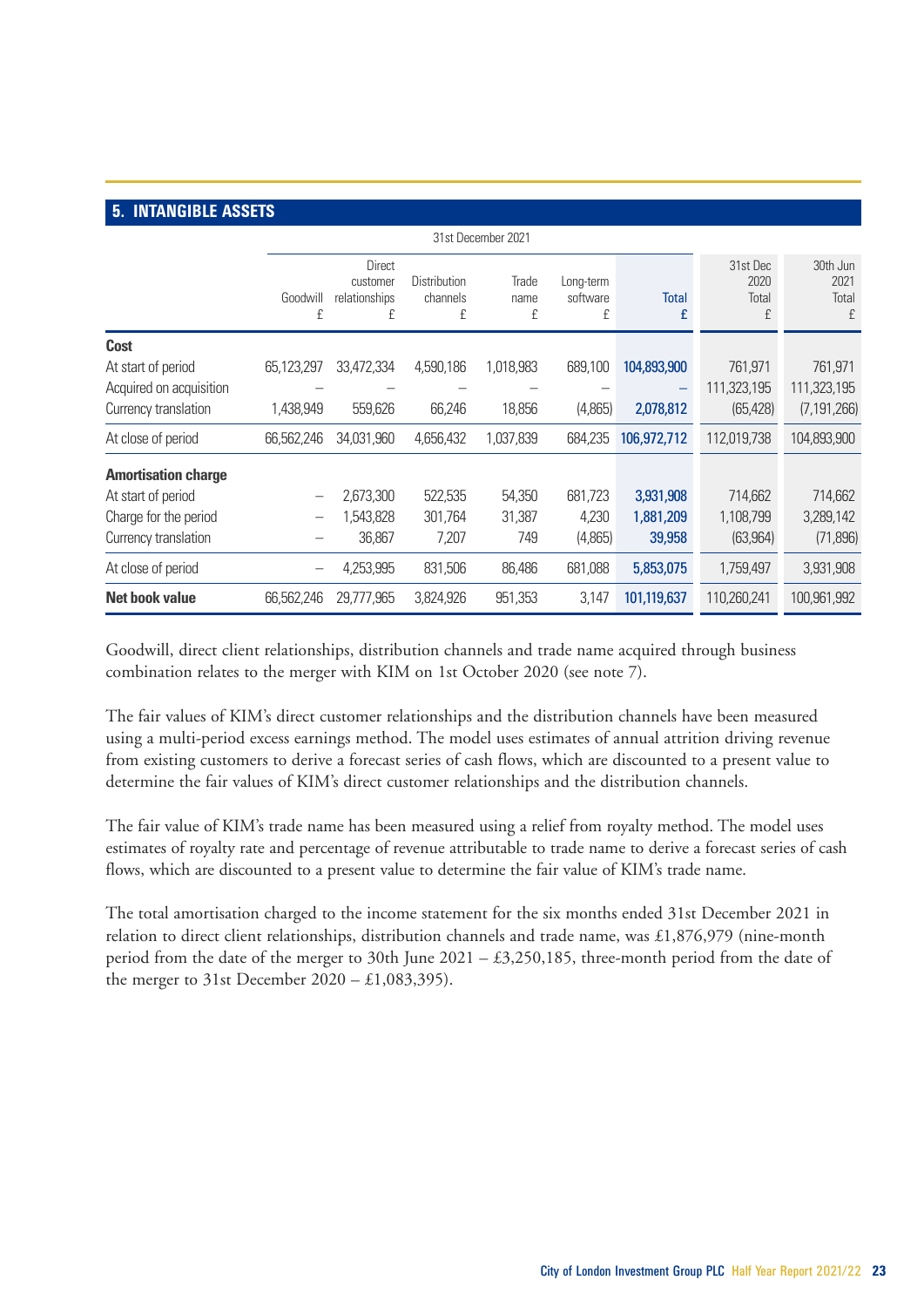# **5. INTANGIBLE ASSETS CONTINUED**

## **Impairment**

Goodwill acquired through business combination is in relation to the merger with KIM and relates to the acquired workforce and future expected growth of the Cash Generating Unit (CGU).

The Group's policy is to test goodwill arising on acquisition for impairment annually, or more frequently if changes in circumstances indicate a possible impairment. The Group has considered whether there have been any indicators of impairment during the six months ended 31st December 2021, which would require an impairment review to be performed. The Group has considered indicators of impairment with regard to a number of factors, including those outlined in IAS 36 'Impairment of assets'. Based upon this review, the Group has concluded that there are no such indicators of impairment as at 31st December 2021.

# **6. INVESTMENT IN OWN SHARES**

Investment in own shares relates to City of London Investment Group PLC shares held by an Employee Benefit Trust on behalf of City of London Investment Group PLC.

At 31st December 2021 the Trust held 1,001,315 ordinary 1p shares (30th June 2021 – 913,038; 31st December 2020 – 679,038), of which 366,750 ordinary 1p shares (30th June 2021 – 405,750; 31st December 2020 – 420,750) were subject to options in issue.

The Trust also held in custody 688,113 ordinary 1p shares (30th June 2021 – 678,120; 31st December 2020 – 678,120) for employees in relation to restricted share awards granted under the Group's Employee Incentive Plan (EIP).

The Trust has waived its entitlement to receive dividends in respect of the total shares held (31st December 2021 – 1,689,428; 30th June 2021 – 1,591,158; 31st December 2020 – 1,357,158).

# **7. BUSINESS COMBINATIONS**

On 1st October 2020 City of London Investment Group PLC completed the merger of Snowball Merger Sub, Inc. with and into Karpus Management Inc. dba Karpus Investment Management (KIM), a US-based investment management business, on a debt free basis, by way of a scheme of arrangement in accordance with the New York Business Corporation Law, with KIM being the surviving entity in the Merger. CLIG acquired 100% of voting equity interest in KIM and the merger was satisfied by issue of new ordinary shares and cash for a total consideration of £101,887,540. KIM uses closed-end funds (CEFs) amongst other securities as a means to gain exposure for its client base comprising of US high net worth clients and corporate accounts. It qualifies as a business as defined in IFRS 3 "Business Combinations". The merger is considered to be of substantial strategic and financial benefit to the Group and its shareholders.

Details of the net assets acquired, goodwill and purchase consideration are detailed in note 6 on pages 107 to 108 of the Annual Report and Accounts for the year ended 30th June 2021.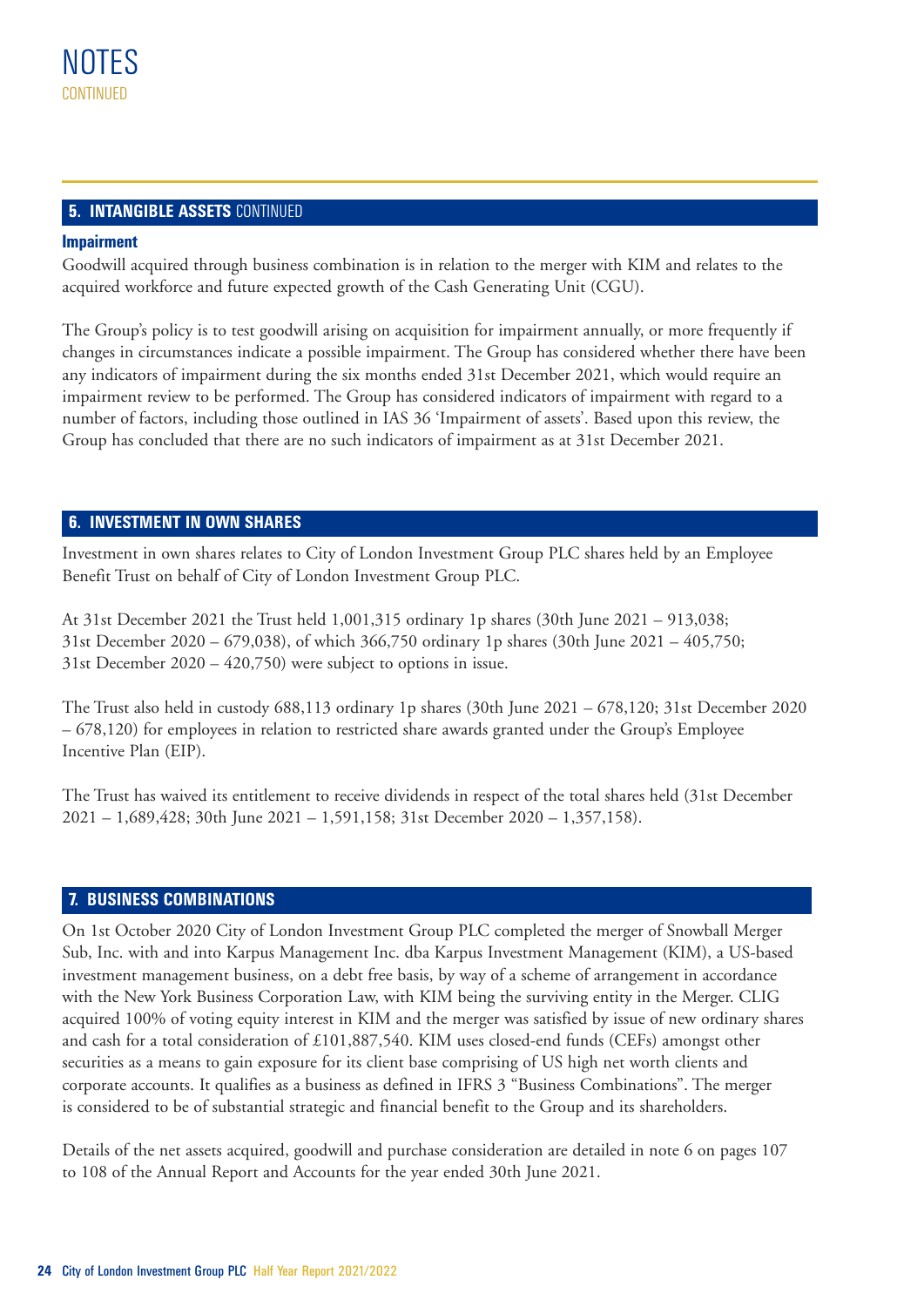# **8. DIVIDENDS**

A final dividend of 22p per share (gross amount payable £11,149,401; net amount paid £9,470,195\*) in respect of the year ended 30th June 2021 was paid on 29th October 2021.

An interim dividend of 11p per share  $(2021 - 11p)$  (gross amount payable £5,574,700; net amount payable £5,388,863\*) in respect of the year ending 30th June 2022 will be paid on 25th March 2022 to members registered at the close of business on 25th February 2022.

In addition, a special dividend of 13.5p per share  $(2021 - \text{nil})$  (gross amount payable £6,841,678; net amount payable £6,613,605\*) in respect of the year ending 30th June 2022 will be paid on 25th March 2022 to members registered at the close of business on 25th February 2022.

\* Difference between gross and net amounts is on account of shares held at EBT that do not receive dividend and 25% waived dividend on new shares issued upon merger in accordance with the lockup deed (applicable for dividends for the year ended 30th June 2021 only).

# **9. PRINCIPAL RISKS AND UNCERTAINTIES**

In the course of conducting its business operations, the Group is exposed to a variety of risks including market, liquidity, operational and other risks that may be material and require appropriate controls and on-going oversight.

The principal risks to which the Group will be exposed in the second half of the financial year are substantially the same as those described in the last annual report (see page 28 and 29 of the Annual Report and Accounts for the year ended 30th June 2021), being the impact of the COVID-19 pandemic, the potential for loss of FuM as a result of poor investment performance, client redemptions, breach of mandate guidelines or material error, loss of key personnel, Technology/IT, cybersecurity and business continuity, legal and regulatory risks.

Changes in market prices, such as foreign exchange rates and equity prices will affect the Group's income and the value of its investments.

Most of the Group's revenues, and a significant part of its expenses, are denominated in currencies other than sterling, principally US dollars. These revenues are derived from fee income which is based upon the net asset value of accounts managed, and have the benefit of a natural hedge by reference to the underlying currencies in which investments are held. Inevitably, debtor and creditor balances arise which in turn give rise to currency exposures.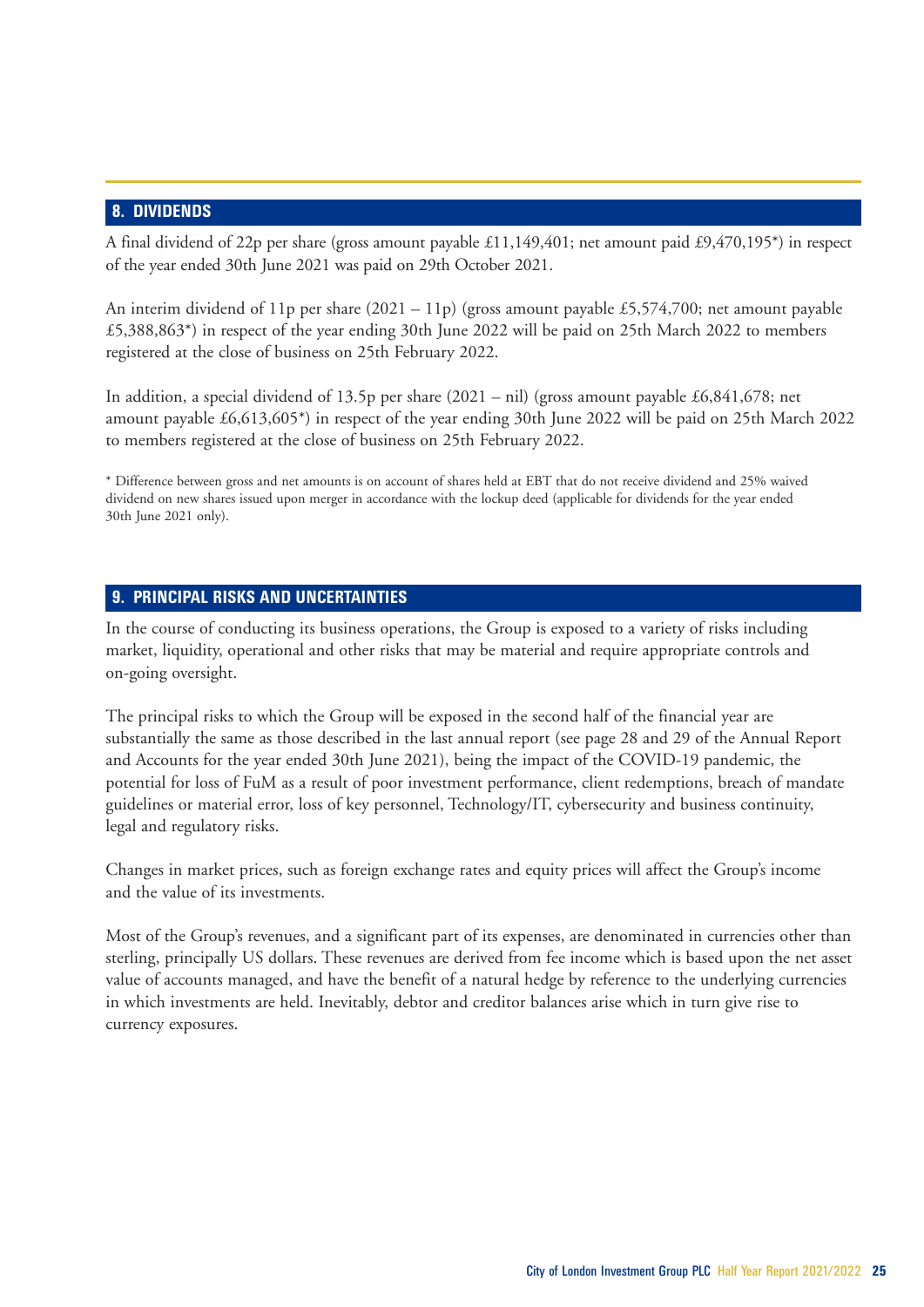# **10. FINANCIAL INSTRUMENTS**

The Group's financial assets include cash and cash equivalents, investments and other receivables.

Its financial liabilities include accruals and other payables. The fair value of the Group's financial assets and liabilities is materially the same as the book value.

# **Fair value measurements recognised in the statement of financial position**

The following table provides an analysis of financial instruments that are measured subsequent to initial recognition at fair value, grouped into levels 1 to 3 based on the degree to which the fair value is observable.

- **Level 1:** fair value derived from quoted prices (unadjusted) in active markets for identical assets and liabilities.
- **Level 2:** fair value derived from inputs other than quoted prices included within level 1 that are observable for the assets or liability, either directly (i.e. as prices) or indirectly (i.e. derived from prices).
- **Level 3:** fair value derived from valuation techniques that include inputs for the asset or liability that are not based on observable market data.

The fair values of the financial instruments are determined as follows:

- Investments for hedging purposes are valued using the quoted bid price and shown under level 1.
- Investments in own funds are determined with reference to the net asset value (NAV) of the fund. Where the NAV is a quoted price the fair value is shown under level 1, where the NAV is not a quoted price the fair value is shown under level 2.
- Forward currency trades are valued using the forward exchange bid rates and are shown under level 2.
- Unlisted equity securities are valued using the net assets of the underlying companies and are shown under Level 3.

The level within which the financial asset or liability is classified is determined based on the lowest level of significant input to the fair value measurement.

| 31st December 2021                                                                                                                   | Level 1   | Level 2             | Level 3 | <b>Total</b>        |
|--------------------------------------------------------------------------------------------------------------------------------------|-----------|---------------------|---------|---------------------|
| Financial assets at fair value through profit or loss<br>Investment in other non-current financial assets<br>Forward currency trades | 4.366.296 | 1,843,796<br>37.650 |         | 6,210,092<br>37.650 |
| Total                                                                                                                                | 4.366.296 | 1.881.446           |         | 6,247,742           |

There are no financial liabilities at fair value at 31st December 2021.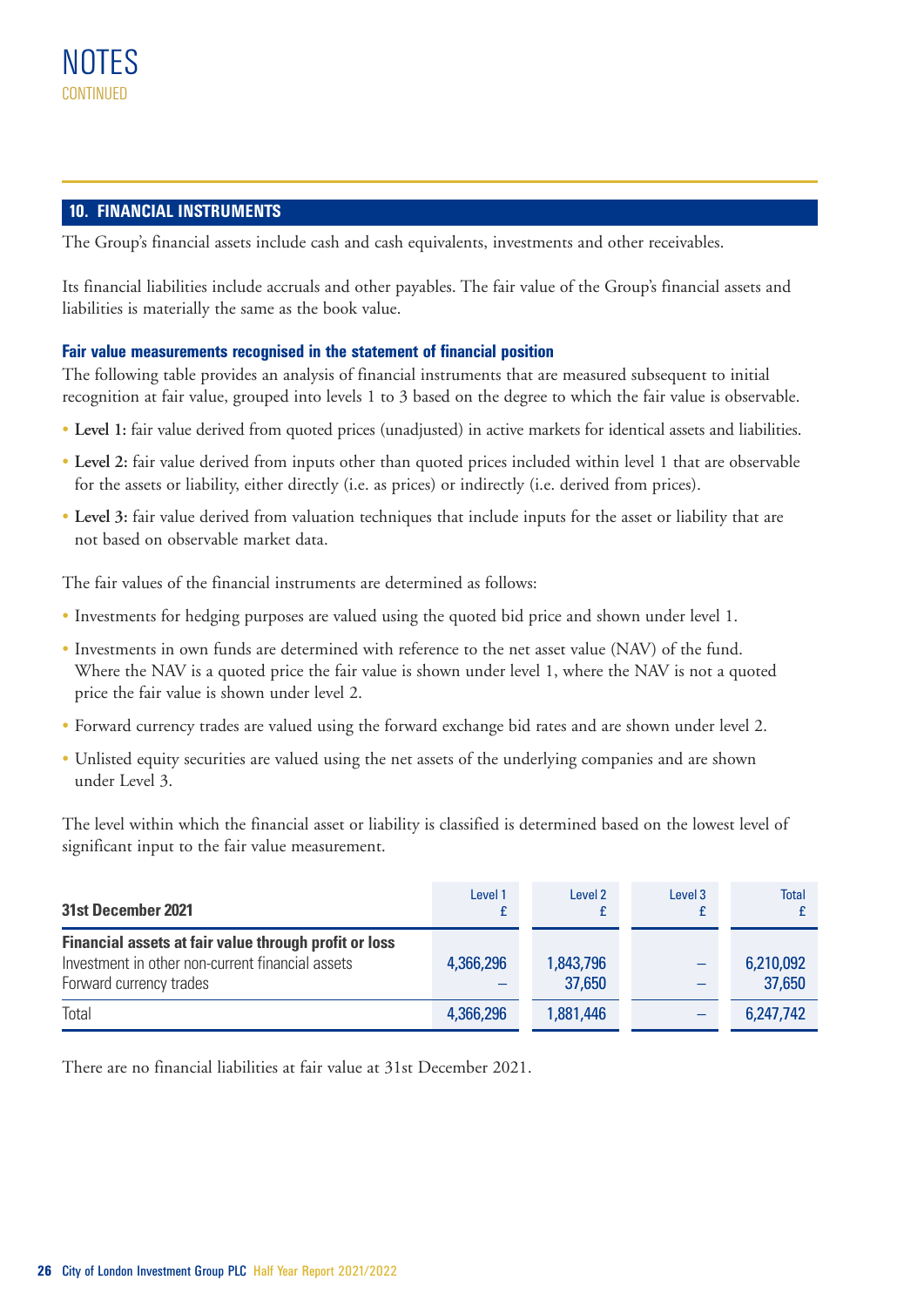| <b>10. FINANCIAL INSTRUMENTS CONTINUED</b>                                                                                           |           |                      |         |                      |  |  |
|--------------------------------------------------------------------------------------------------------------------------------------|-----------|----------------------|---------|----------------------|--|--|
| 31st December 2020                                                                                                                   | I evel 1  | Level 2              | Level 3 | Total                |  |  |
| Financial assets at fair value through profit or loss<br>Investment in other non-current financial assets<br>Forward currency trades | 2.424.277 | 1.901.906<br>261.379 |         | 4,326,183<br>261.379 |  |  |
| Total                                                                                                                                | 2,424,277 | 2,163,285            |         | 4.587.562            |  |  |

There are no financial liabilities at fair value at 31st December 2020.

| <b>30th June 2021</b>                                      | I evel 1  | Level 2   | Level 3 | Total     |
|------------------------------------------------------------|-----------|-----------|---------|-----------|
| Financial assets at fair value through profit or loss      |           |           |         |           |
| Investment in other non-current financial assets           | 2.498.719 | 1.874.766 |         | 4.373.485 |
| Total                                                      | 2.498.719 | 1.874.766 |         | 4.373.485 |
| Financial liabilities at fair value through profit or loss |           |           |         |           |
| Forward currency trades                                    |           | 69.558    |         | 69.558    |
| Total                                                      |           | 69.558    |         | 69.558    |

There were no transfers between any of the levels in the reporting period.

All fair value gains and losses included in other comprehensive income relate to the investment in own funds.

Where there is an impairment in the investment in own funds, the loss is reported in the income statement. No impairment was recognised during the period or the preceding year.

The fair value gain on the forward currency trades is offset in the income statement by the foreign exchange losses on other currency assets and liabilities held during the period and at the period end. The net loss reported for the period is £19,116 (30th June 2021: net loss £60,607; 31st December 2020: net loss £3,416).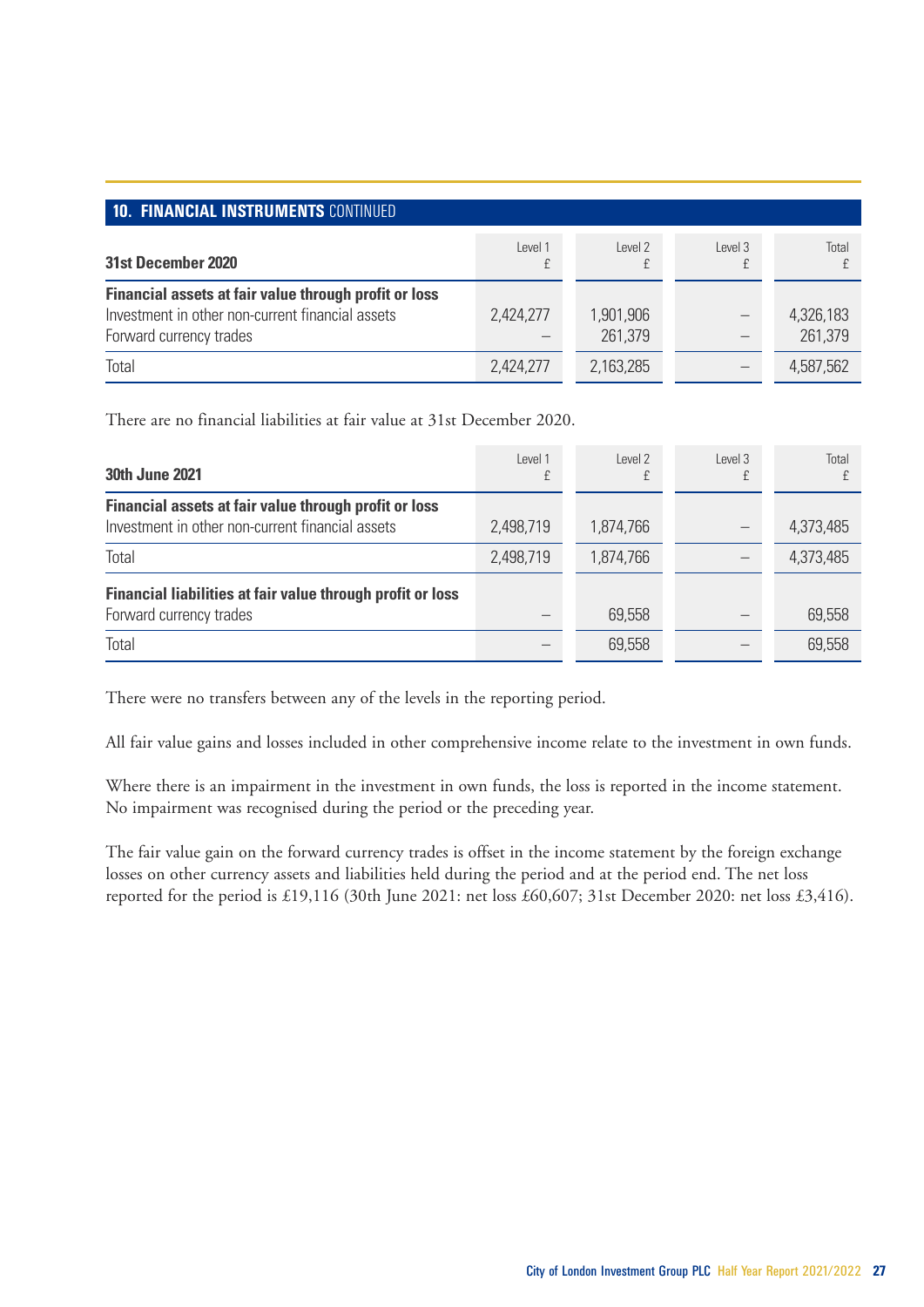# **11. RESTATEMENT OF COMPARATIVE CASH FLOW INFORMATION**

The FRC's corporate reporting review of the Group's Annual Report and Accounts to 30th June 2020 highlighted that IAS 7 Statement of cash flows paragraph 16 prevents items being classified as investing activities unless a corresponding asset is also capitalised. Acquisition-related costs were incurred over both the year ended 30th June 2020 and in the six months ended 31st December 2020. The FRC's review was completed after the publication of the interim financial statements for the six months ended 31st December 2020 and thus the same restatement made to the full year 2020 financial statements has been made to correct the comparative cash flow statement for the six months ended 31st December 2020.

Cash outflows related to acquisition-related costs of £1,743,424 and share issue costs of £967,881 have now been presented within cash flows from operating activities and financing activities respectively as opposed to cash flows from investing activities in the Consolidated cash flow statement.

Net cash generated from operating activities for the six months ended 31st December 2020 has decreased by £1,743,424 from £10,303,612 to £8,560,188, net cash used in investing activities has decreased by £2,711,304 from cash used in investing activities of £1,819,845 to cash generated of £891,459, and net cash used in financing activities has increased by £967,881 from £5,407,020 to £6,374,901.

|                                                      | Previously<br>reported | Restatement | <b>Restated</b> |
|------------------------------------------------------|------------------------|-------------|-----------------|
| <b>Cash flow statement line item</b>                 |                        |             |                 |
| Net cash generated from operating activities         | 10,303,612             | (1,743,424) | 8,560,188       |
| Acquisition-related costs                            | (1,743,424)            |             | (1,743,424)     |
| Share issue costs                                    | (967, 881)             |             | (967, 881)      |
| Net cash (used in)/generated by investing activities | (1,819,845)            | 2,711,304   | 891.459         |
| Net cash used in financing activities                | (5,407,020)            | (967, 881)  | (6,374,901)     |

The FRC's enquiries regarding this matter are now complete. It must be noted that the FRC's review is limited to the published 2020 Annual Report and Accounts; it does not benefit from a detailed understanding of underlying transactions and provides no assurance that the Annual Report and Accounts are correct in all material respects. Further details are provided within the Audit and Risk Committee report included in Annual Report and Accounts for the year ended 30th June 2021.

# **12. GENERAL**

The interim financial statements for the six months ended 31st December 2021 were approved by the Board on 17th February 2022. These financial statements are unaudited, but they have been reviewed by the auditors, having regard to International Standard on Review Engagements (UK and Ireland) 2410 "Review of Interim Financial Information performed by the Independent Auditor of the Entity" issued by the Auditing Practices Board.

Copies of this statement are available on our website www.clig.co.uk.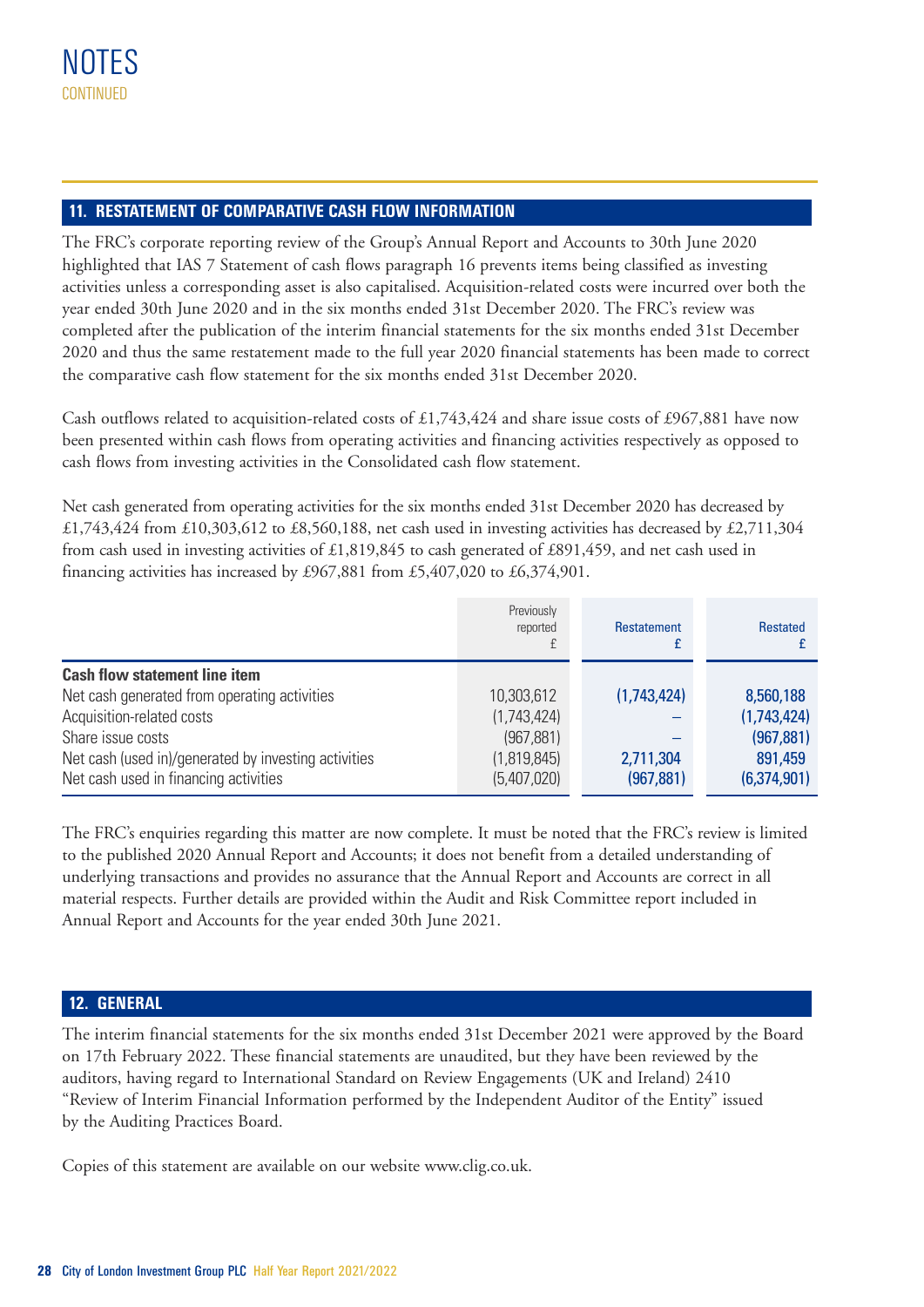# STATEMENT OF DIRECTORS' RESPONSIBILITIES

The Directors confirm that to the best of our knowledge:

- The condensed set of financial statements has been prepared in accordance with IAS 34 Interim Financial Reporting as adopted by the UK; and
- The Half Year Report includes a fair review of the information required by:
- DTR 4.2.7R of the Disclosure Guidance and Transparency Rules, being an indication of important events that have occurred during the first six months of the financial year and their impact on the condensed set of financial statements; and a description of the principal risks and uncertainties for the remaining six months of the year; and
- DTR 4.2.8R of the Disclosure Guidance and Transparency Rules, being related party transactions that have taken place in the first six months of the current financial year and that have materially affected the financial position or performance of the Group during that period; and any changes in the related party transactions described in the last annual report that could do so.

The Directors of City of London Investment Group PLC are as listed in the Annual Report and Accounts 2020-2021. A list of current Directors is maintained at www.clig.co.uk

By order of the Board

Aw 111.

**Tom Griffith**  Chief Executive Officer

17th February 2022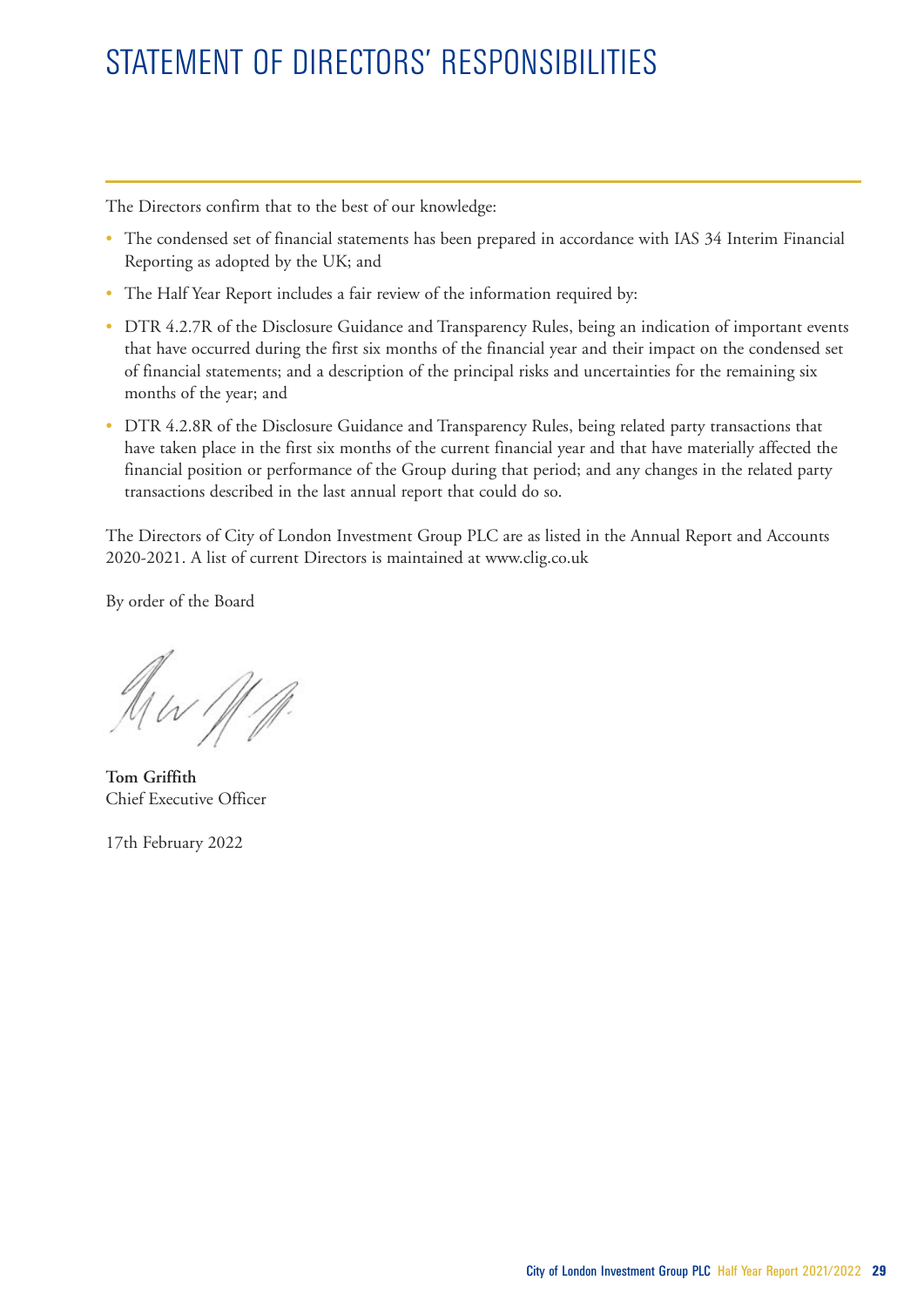# INDEPENDENT REVIEW REPORT TO CITY OF LONDON INVESTMENT GROUP PLC

## **Introduction**

We have been engaged by the Company to review the condensed set of financial statements in the half-yearly financial report for the six months ended 31st December 2021 which comprises the Consolidated Income Statement, Consolidated Statement of Comprehensive Income, Consolidated Statement of Financial Position, Consolidated Statement of Changes in Equity, Consolidated Cash Flow Statement and the related explanatory notes. We have read the other information contained in the half-yearly financial report and considered whether it contains any apparent misstatements or material inconsistencies with the information in the condensed set of financial statements.

# **Directors' responsibilities**

The half-yearly financial report is the responsibility of, and has been approved by, the Directors. The Directors are responsible for preparing and presenting the half-yearly financial report in accordance with the Disclosure Guidance and Transparency Rules of the United Kingdom's Financial Conduct Authority.

As disclosed in note 1, the annual financial statements of the Group will be prepared in accordance with UK-adopted International Accounting Standards. The condensed set of financial statements included in this half-yearly financial report has been prepared in accordance with International Accounting Standard 34, "Interim Financial Reporting" as contained in UK-adopted International Accounting Standards.

# **Our responsibility**

Our responsibility is to express to the Company a conclusion on the condensed set of financial statements in the half-yearly financial report based on our review.

## **Scope of review**

We conducted our review in accordance with International Standard on Review Engagements (UK and Ireland) 2410, "Review of Interim Financial Information Performed by the Independent Auditor of the Entity" issued by the Auditing Practices Board for use in the United Kingdom. A review of interim financial information consists of making enquiries, primarily of persons responsible for financial and accounting matters, and applying analytical and other review procedures. A review is substantially less in scope than an audit conducted in accordance with International Standards on Auditing (UK) and consequently does not enable us to obtain assurance that we would become aware of all significant matters that might be identified in an audit. Accordingly, we do not express an audit opinion.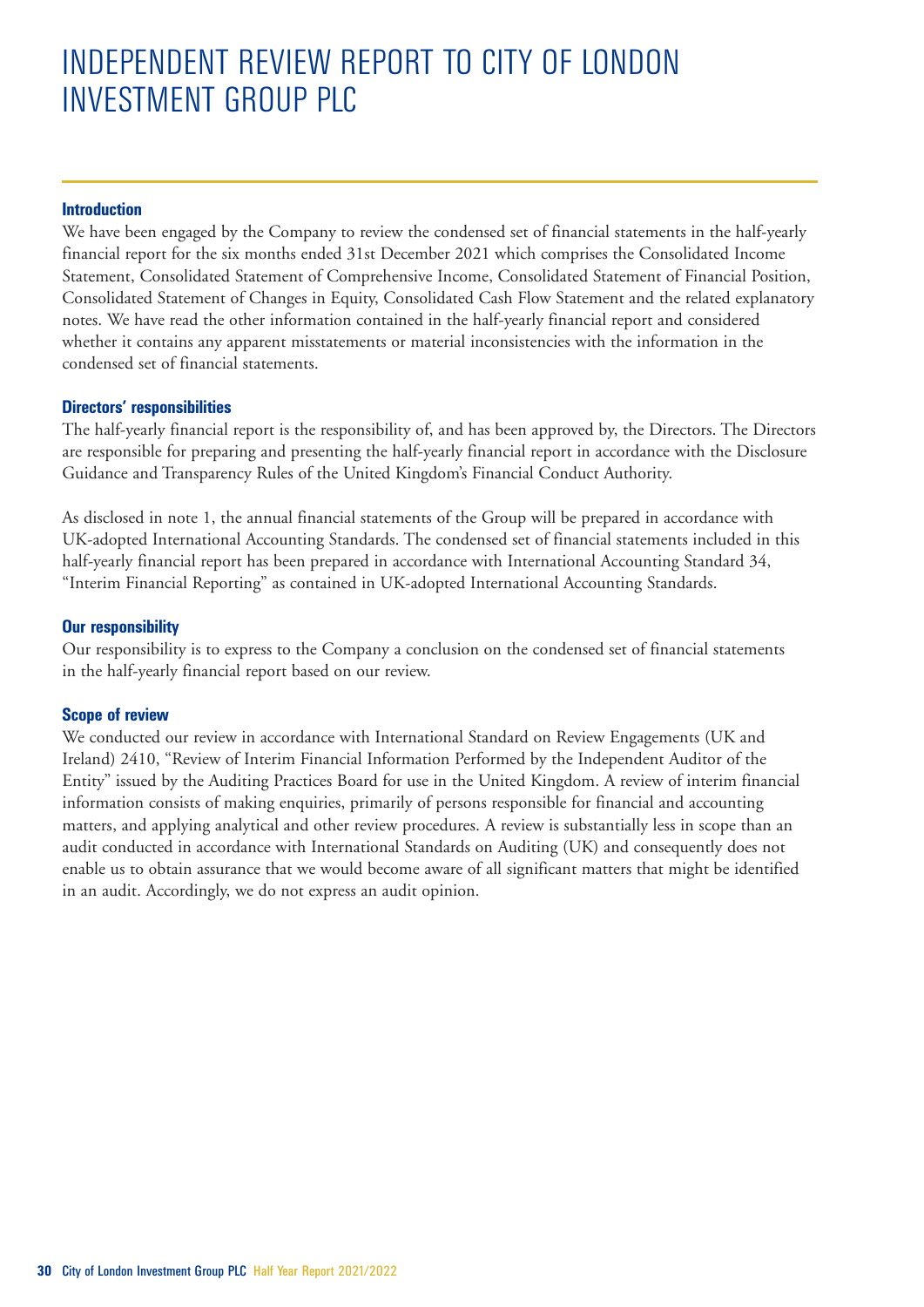#### **Conclusion**

Based on our review, nothing has come to our attention that causes us to believe that the condensed set of financial statements in the half-yearly financial report for the six months ended 31st December 2021 is not prepared, in all material respects, in accordance with International Accounting Standard 34, "Interim Financial Reporting" as contained in UK-adopted International Accounting Standards, and the Disclosure Guidance and Transparency Rules of the United Kingdom's Financial Conduct Authority.

# **Use of our report**

This report is made solely to the Company in accordance with International Standard on Review Engagements (UK and Ireland) 2410 "Review of Interim Financial Information performed by the Independent Auditor of the Entity" issued by the Auditing Practices Board and for the purpose of the Disclosure Guidance and Transparency Rules of the United Kingdom's Financial Conduct Authority. Our review work has been undertaken so that we might state to the Company those matters we are required to state to them in an independent review report and for no other purpose. To the fullest extent permitted by law, we do not accept or assume responsibility to anyone other than the Company, for our review work, for this report, or for the conclusions we have formed.

**RSM UK Audit LLP** Chartered Accountants 25 Farringdon Street London EC4A 4AB

17th February 2022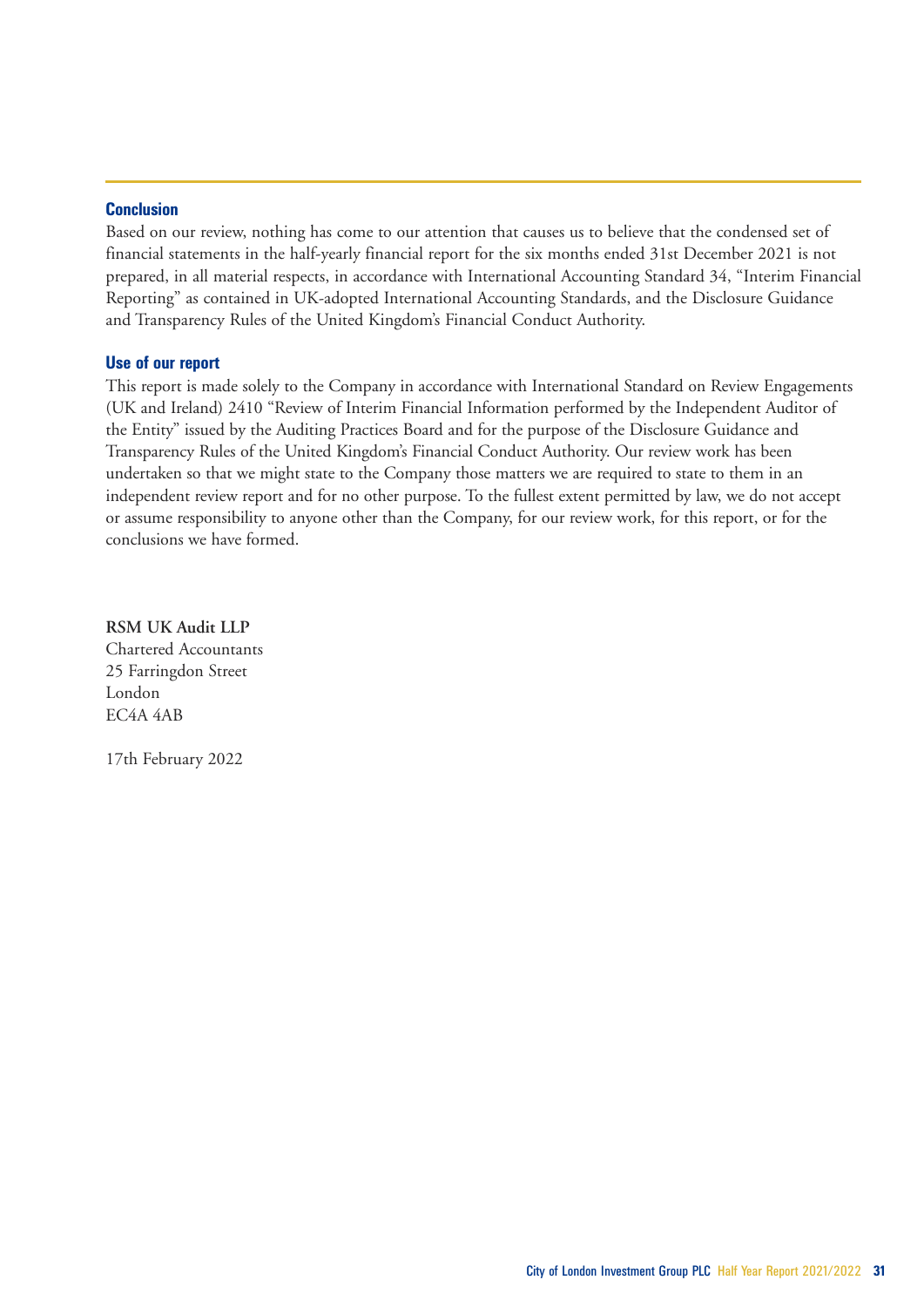# COMPANY INFORMATION

## **Company registered office**

City of London Investment Group PLC 77 Gracechurch Street London EC3V 0AS

## **Registered number**

2685257

## **Company Secretary**

Prism Cosec Ltd

# **Financial adviser and broker**

Zeus Capital 10 Old Burlington Street London W1S 3AG

# **Auditors**

RSM UK Audit LLP Chartered Accountants 25 Farringdon Street London EC4A 4AB

## **Bankers**

The Royal Bank of Scotland plc London City Office 62-63 Threadneedle Street London EC2R 8LA

# **Registrar**

Link Group 10th Floor, Central Square 29 Wellington Street **Leeds** LS1 4DL

**By phone** on 0871 664 0300 from the UK and +44 371 664 0300 from overseas. *(Calls cost 12 pence per minute plus network extras. Calls outside the United Kingdom will be charged at the applicable international rate. Lines are open from 9am to 5:30pm Mon – Fri, excluding public holidays in England and Wales).*

**By email:** enquiries@linkgroup.co.uk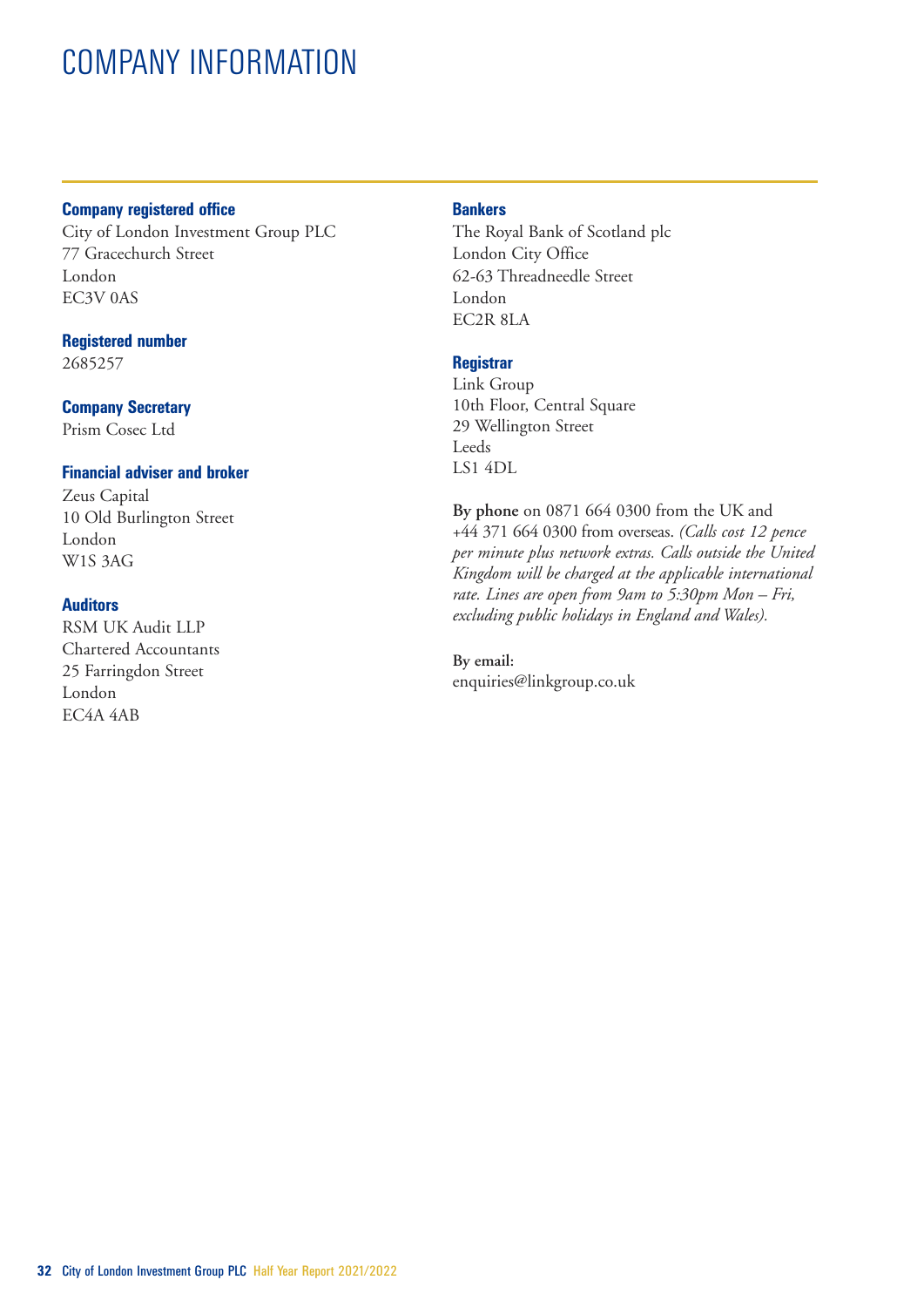The paper used in this document contains materials sourced from responsibly managed and sustainable commercial forests, certified in accordance with the FSC® (Forest Stewardship Council).

Designed and produced by Fourth Quarter®